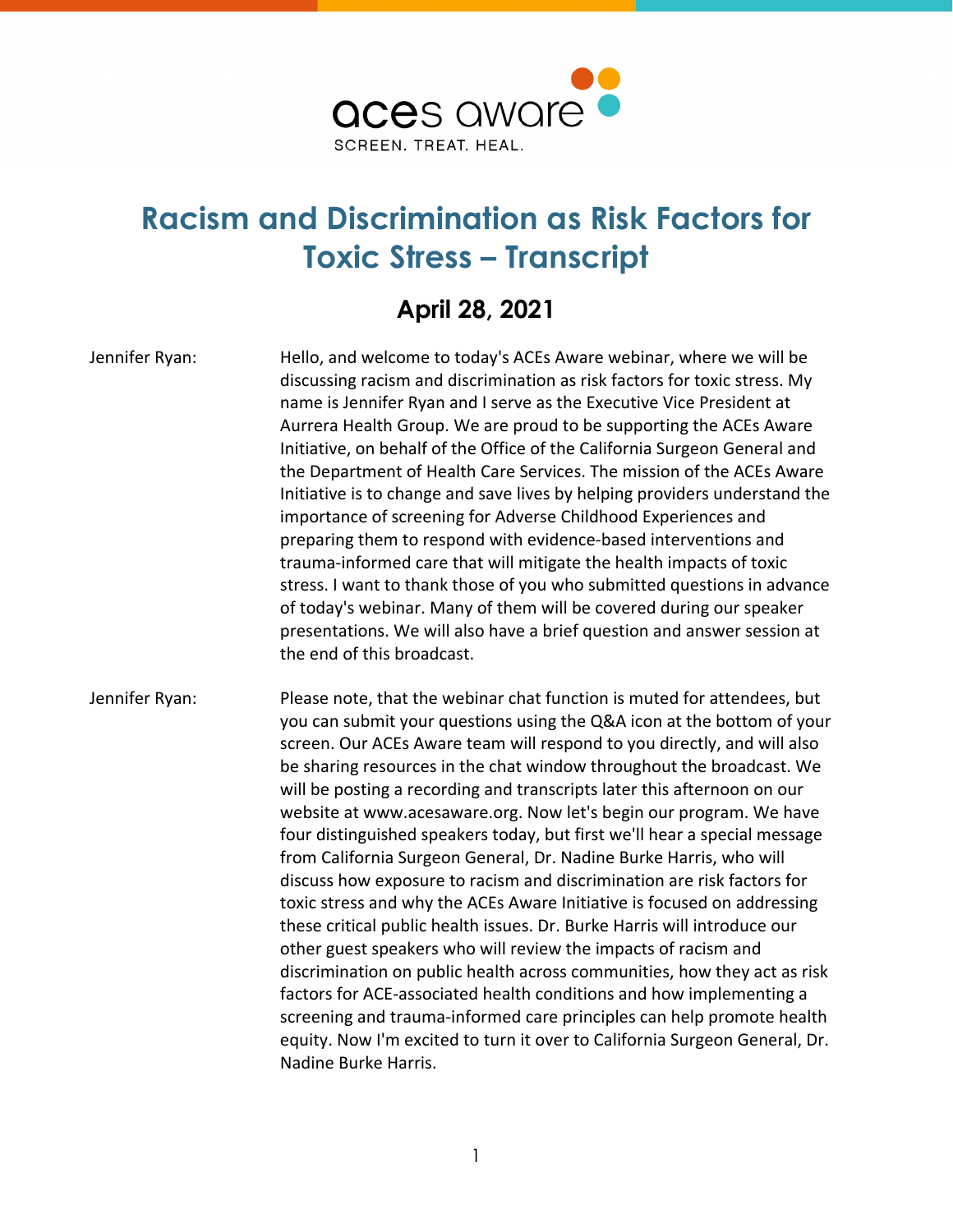

Dr. Nadine Burke Harris: Welcome to today's ACEs Aware webinar. I'm pleased to be a part of this important conversation about how exposure to racism and discrimination can lead to the toxic stress response. I can't think of a more important conversation to be having right now. The significance of this issue has come into focus even more sharply in the last year, in the context of a nearly 150% increase in anti-Asian hate crimes, in repeated incidents of police killings of black men and women, and a disproportionate burden of COVID-19 cases and deaths in communities of color. Our distinguished speakers today will dive into the research on how exposure to racism and discrimination can serve as risk factors for developing the toxic stress response, affecting the health and well-being of millions of individuals living in California and throughout the United States.

Dr. Nadine Burke Harris: This is the first in a multi-part ACEs webinars series on health equity issues. In the coming months, I look forward to sharing new research findings from our colleagues at the Harvard Center on the Developing Child. The landmark ACE study from 1998, with which many of you are familiar, identified how 10 specific categories of Adverse Childhood Experiences can have serious negative consequences and lifelong health outcomes. Research tells us that ACEs are very common across income, geographic, racial and ethnic boundaries. ACEs affect all communities, and about two thirds of us have experienced at least one ACE.

Dr. Nadine Burke Harris: Now, one question I hear quite often is whether exposure to racism and discrimination is considered an ACE? For that, I want to clarify. Some people use the term ACE to refer to any experience of adversity in childhood. What I call little A, little C, little E's, but in the ACEs Aware Initiative, when we use the term ACE, we're referring to a big A, big C, big E. We're referring specifically to the 10 criteria from the Kaiser CDC study of the same name. The reason we do this, is because it allows us to reference that large body of data that gives us specific information about how an ACE score informs relative risk of multiple health conditions. But racism and other forms of discrimination weren't part of the original ACEs' study, so we don't include them in determining the ACE score. However, the Pediatric Pearls Tool does assess for exposure to discrimination in part two, which is scored separately from the original ACEs in part one.

Dr. Nadine Burke Harris: What we do know, is that research tells us that exposure to racism and discrimination act as risk factors for the development of the toxic stress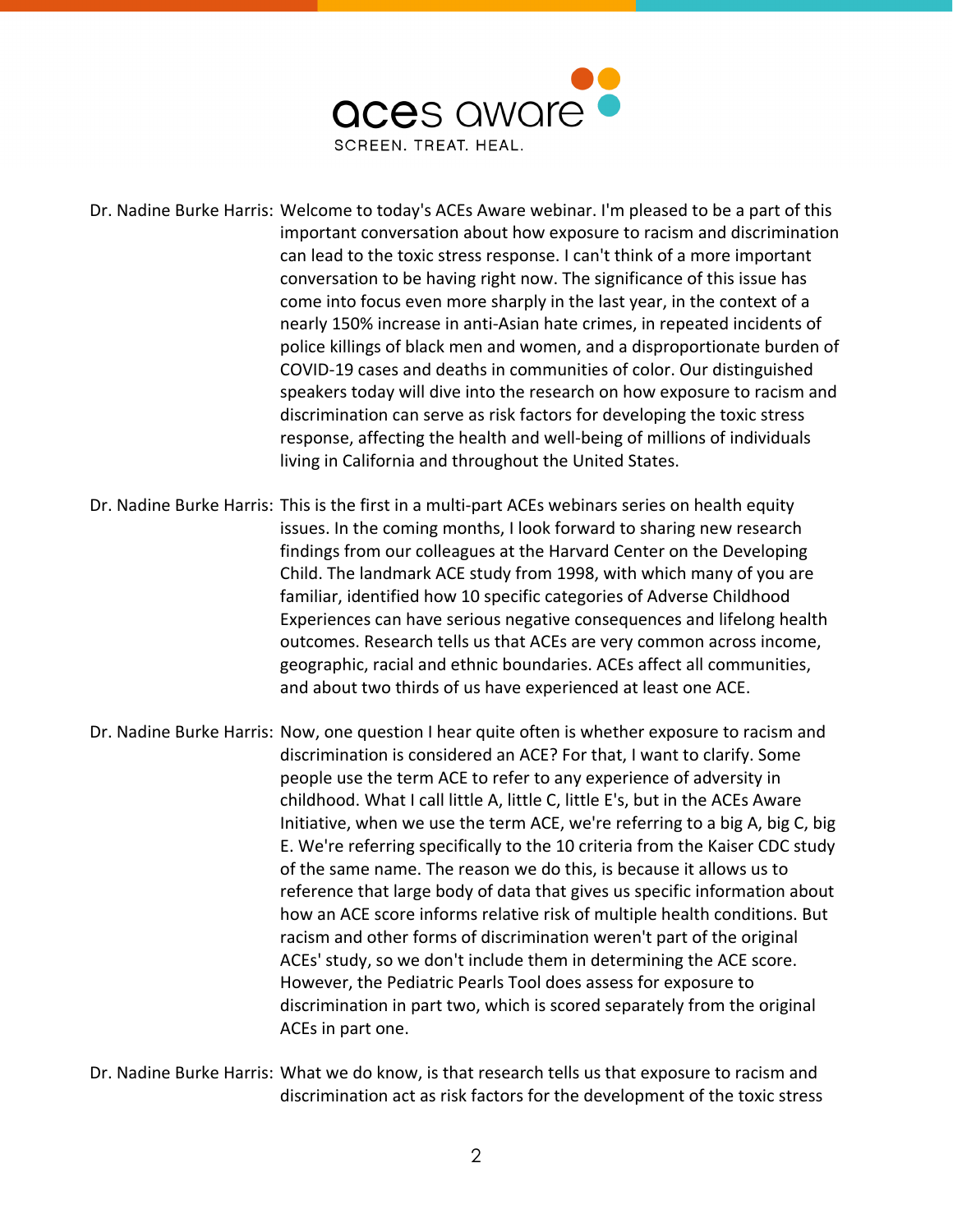

response. First, racism and the resulting systemic inequities create conditions that lead to ACEs, such as disproportionate incarceration rates among people of color. CDC data demonstrates that communities of color carry a higher burden of ACEs and are at greater risk of ACEassociated health conditions. Second, low-income communities and communities of color are disproportionately located in environments that have fewer resources for buffering care, such as access to fresh, healthful foods, recreational facilities, green spaces, and healthcare resources. Finally, exposure to racism can act as a direct and chronic stressor. Exposure to racism and discrimination can lead to a prolonged activation of the body's biological stress response and disrupt the normal functioning of neuro-endocrine, immune, metabolic and genetic regulatory system systems.

Dr. Nadine Burke Harris: In other words, exposure to racism can lead directly to the development of the toxic stress response. Each of these factors are likely to increase the risk for toxic stress and ACE-associated health conditions. A key takeaway from the ACEs Aware work is that toxic stress is a health condition that is amenable to treatment. So please consider utilizing the evidence-based strategies presented in ACEs Aware to mitigate toxic stress in your patients who have been exposed to racism or discrimination. In addition, the larger, more systemic issues require systemic solutions. Therefore a public health approach requires us to implement systems to eliminate racism and discrimination. I want to provide my commitment that the ACEs Aware Initiative will continue to address racism and discrimination as critical public health issues that have negative effects on the health and wellbeing of children and adults.

Dr. Nadine Burke Harris: This webinar is focused on exposure to racism and race-based discrimination. Future health equity webinars will also consider the impact on individuals who experience other forms, such as gender and sex- based discrimination that can also serve as risk factors for developing ACEs. Today, it's my great pleasure to introduce our speakers, three experts on health equity, who work at the system-wide, public health level, as well as in clinics providing direct patient care. We are so grateful for the time, expertise and passion that Dr. Aletha Maybank, Chief Health Equity Officer for the American Medical Association, Dr. Ray Bignall, Assistant Professor of Pediatrics, Division of Nephrology and Hypertension at Nationwide Children's Hospital, and Dr. Roy Wade, Pediatrician at Children's Hospital in Philadelphia, bring to this topic. I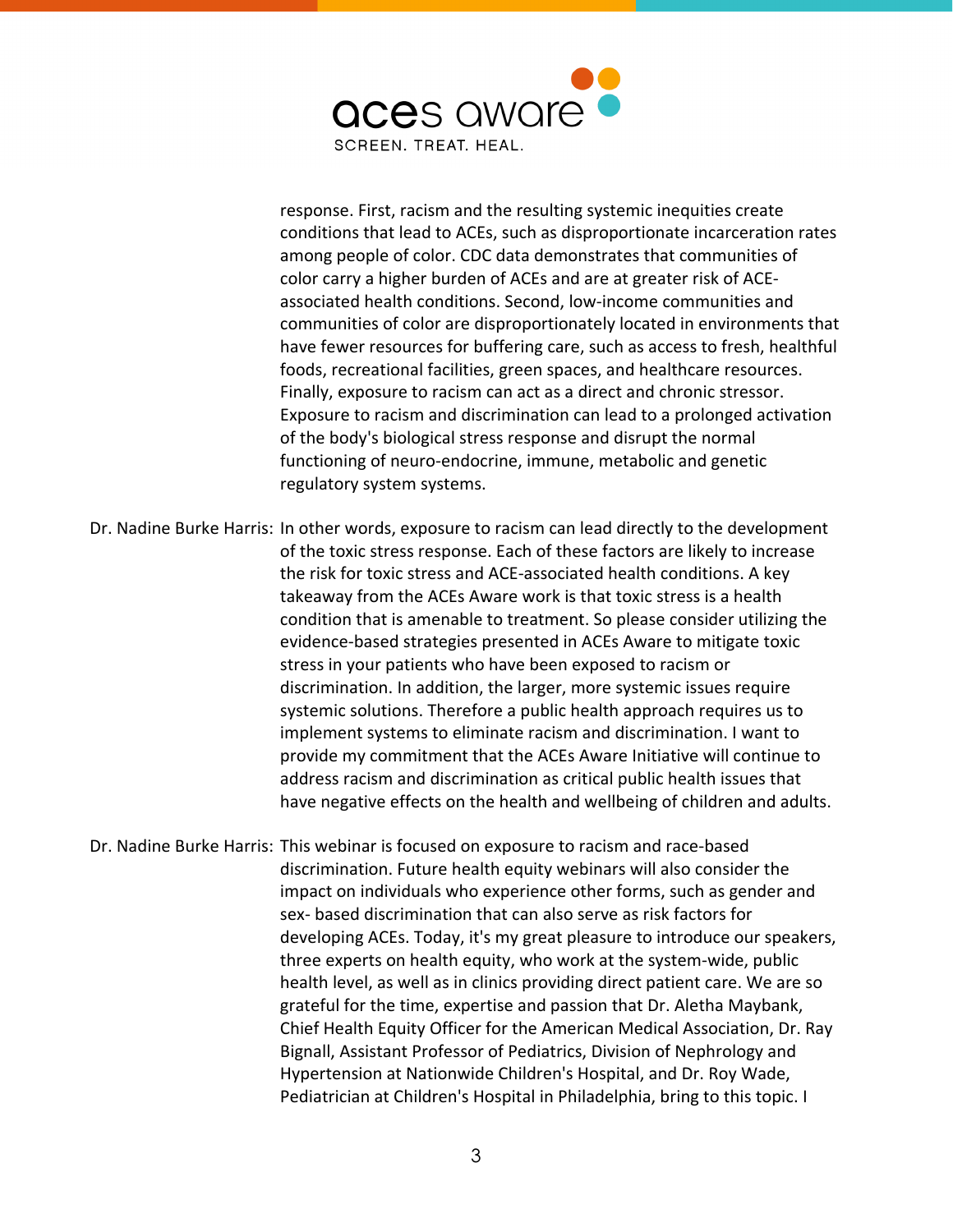

hope that you find their work as inspirational and instructive as I do, and that you leave this webinar with a better understanding of what you can do to ameliorate the ways in which racism affects the long-term health and wellbeing of children and families. Thank you again for joining us today.

- Dr. Aletha Maybank: Hello, everyone and good to be with you. I want to thank Surgeon General Nadine Burke Harris for inviting me to share some of the work that we've been doing at the American Medical Association, as it relates to operationalizing racial justice. First, just want to make sure we give a land and labor acknowledgement. I am fully aware that I am here, because of all the force sacrificed placed upon many of my ancestors and your ancestors that were already on this land and already forced to this land for the sake of land and labor, and just really acknowledge the indigenous people, as well as those who are of African descent that were forced here more than 400 years ago. We carry our ancestors on our shoulders and we will be continually called to lead this work. This is really critical, I think, to operationalizing racial equity and how we center the experiences, the voices, and the ideas of those people who have been most marginalized within our country.
- Dr. Aletha Maybank: This year really marks a very unique year for us, clearly because of COVID-19, but also what has happened. During this time of COVID 19, there's been an acceleration of many opportunities as it relates to health, as an example, telemedicine, where it was creeping along, and then all of a sudden, we have figured out how to do and implement and hopefully strengthen the work around telemedicine and telehealth. I think COVID-19 also brought that same opportunity, as it relates to talking about racism explicitly. Racism was considered in many forums, even still now, very uncomfortable, and almost as if it was a bad word to say, but we know that COVID has absolutely exposed the inequities that have existed for centuries, as well as the public murder of George Floyd almost a year ago, has also forced these conversations and pushed these conversations to name racism as a public health threat and to name racism explicitly.
- Dr. Aletha Maybank: Now is the time, how do we figure out what are we going to do beyond these declarative statements? What does it mean? How does it show up in our work? What is the research and evidence that's going to build and need to build around us doing this work? I think that's really important as we start to really talk about the impacts of toxic stress, caused by racism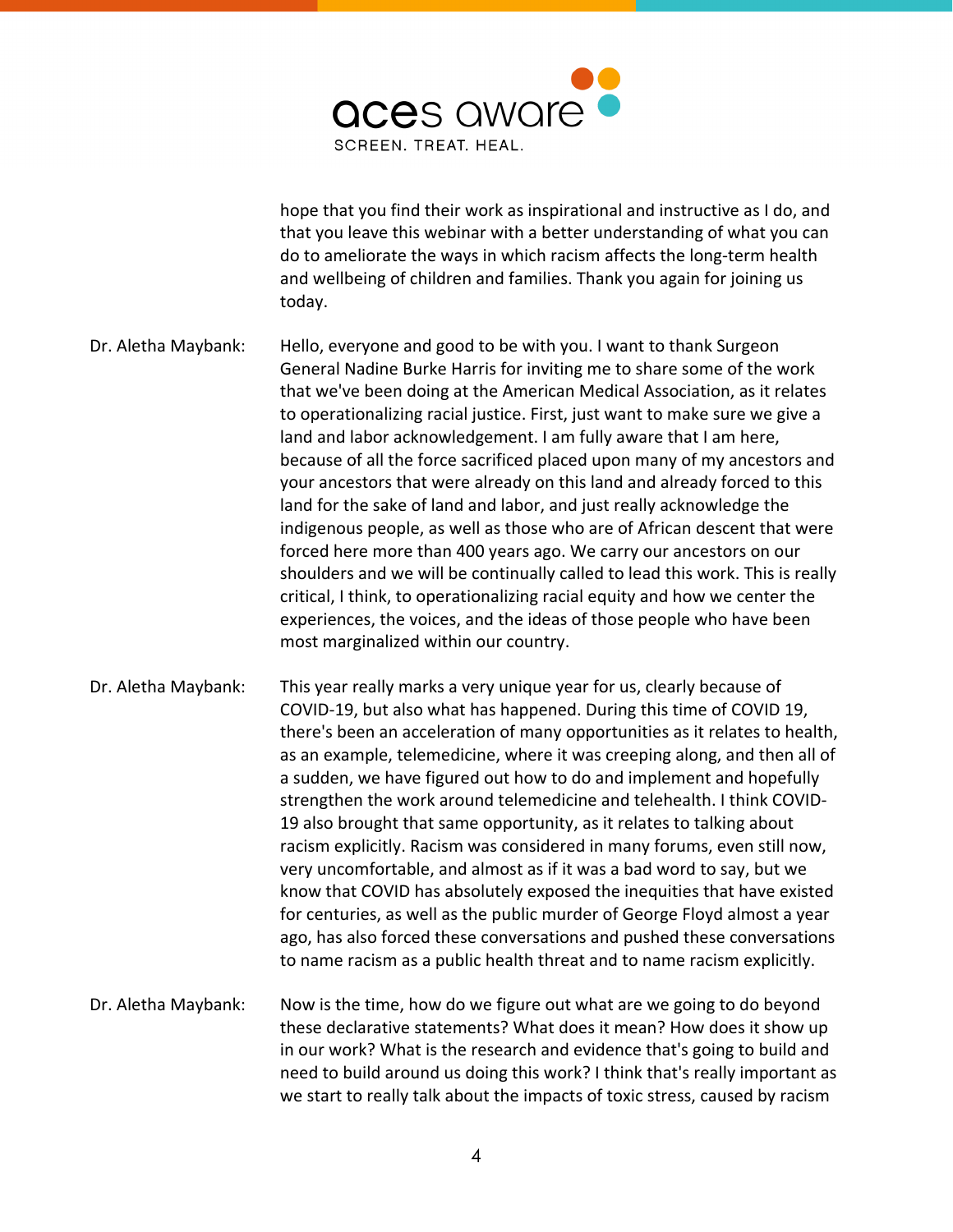

at all of its levels and how that impacts the body from the time we are young, across generations, and across the lifespan as well, potentially leading to unnecessary, unjust suffering and early death. Just to make sure that we are all on the same page, when we work to define racism and understanding it has been a system that has been around again since the founding of this country, even beforehand, but racism as a system of power and oppression, that structures opportunities and assigned values based on race, it unfairly disadvantages people of color and unfairly advantages whites.

Dr. Aletha Maybank: This is a critical part of the work is one, as we already said, naming racism, but understanding how it's designed and how it's been used to design our opportunities, our conditions that we live in, the power that we have, as it relates specially to financial and political power and the resources that we have as well. This is really important as we start to talk about what do we have to do to dismantle racism, but also mitigate the impacts of the trauma that is caused by racism. But I think we need to also better understand those flows from the root causes, the whole way downstream to how it impacts the individual. So when I say, "across the stream," I mean the root causes and the root causes of... I've mentioned racism, but also the root causes as it relates to the fuel of racism, which is white supremacy. We don't talk about that or name that often enough as well.

Dr. Aletha Maybank: It's important that we start shifting in that direction so that again, we can make sure that our solutions are directed where they need to be. So that when we think about the upstream causes and the root causes of trauma on the body, we have to talk about these systems again, of power and oppression, the structures that exist, and what are we going to uproot, disrupt, dismantle and re-imagine something that's different and really start to structurally address what causes inflammation and how to repair it. As many of you know, who are probably listening to this conference, the adverse childhood conditions, I think is been a remarkable frame on how to really better understand this trauma that leads to inflammation over time, impacts the body, impacts the organs, impacts all of our systems and eventually causes early death and early suffering again. I believe it's been a tremendous movement that we've moved beyond, we've moved beyond just referring to ACEs, but also being inclusive of the context of the social, and the structural, and the historical context of trauma and how that is embodied over generations of time, leading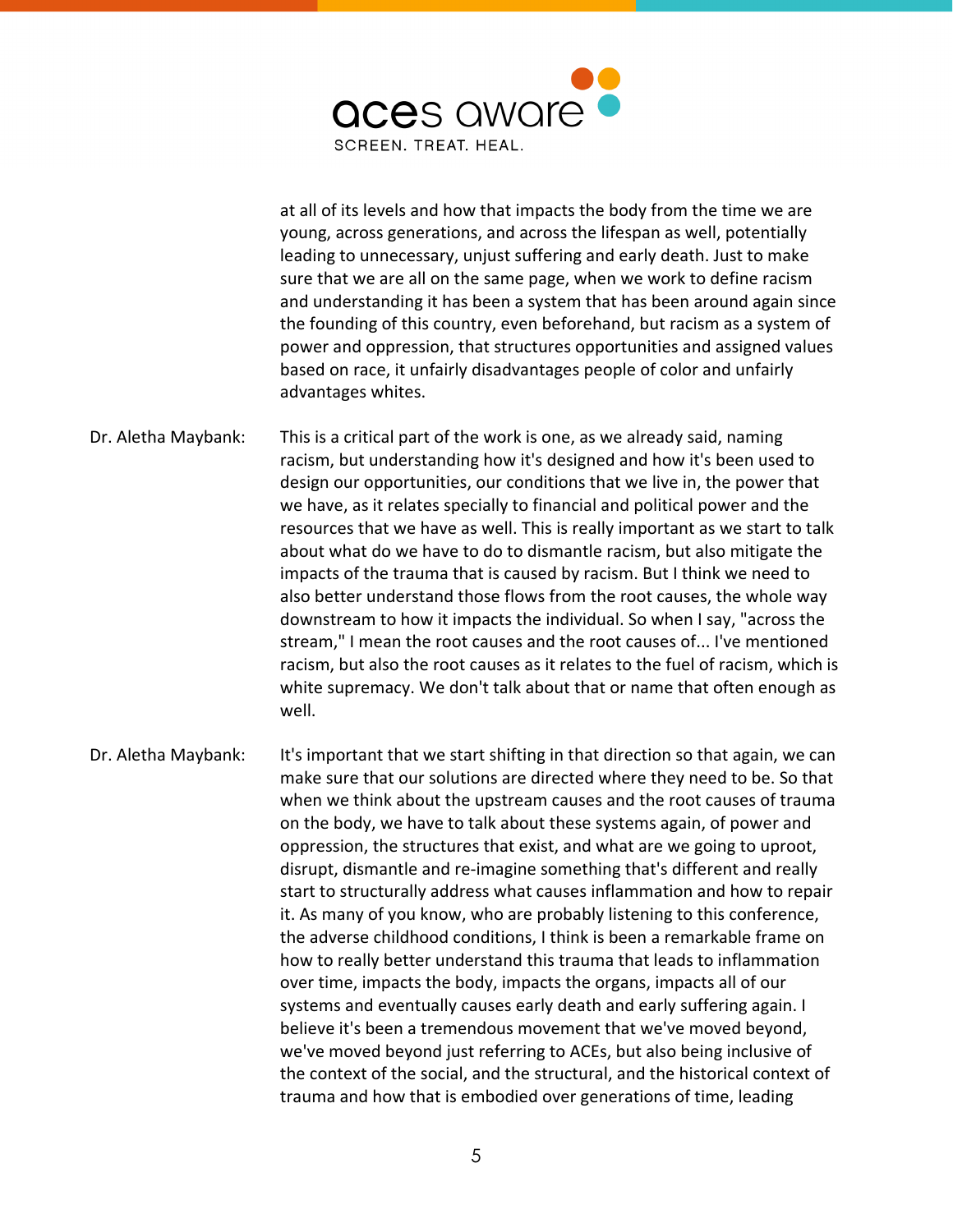

again, to changes in how our DNAs and genes are expressed, also changes into our body that increases our stress hormones and our cortisol, and it causing inflammation again, leading to these inequities that we know exist across our country and in this society.

Dr. Aletha Maybank: So we, at the Center for Health Equity and at AMA, we're getting ready to release our strategic plan around what are we going to do to operationalize and embed racial justice? Because if we are saying that racism is a root cause for an Adverse Childhood Experience, then we need to work to again, dismantle, disrupt and re-imagine something different. We have to recognize the role that we have as institutions that have contributed to this harm caused by racism across a lifespan and across generations, passed down from generation to generation. So at the institutional level, it's really critical that we look internally and we think about how are we going to embed equity and racial justice in all that we do? How are we going to build alliances and share power? How are we going to ensure that there are opportunities in equity and innovation? Innovation has so much financial power, but oftentimes it's to the exclusion of black and brown communities across this country.

Dr. Aletha Maybank: How are we going to push upstream to address all the determinants of health and how are we going to create pathways for truth, reconciliation and healing? I think are all critical ways that institutions are going to be able to move forward to embed racial justice. Starting with the first one, embed though, I love this quote by Alice Walker where she says, "We'll really be misled if we think we can change society without changing ourselves." Oftentimes, this work of racial justice and equity, the institution has the frame of, "We need to hire a person, somebody like me." Oftentimes, usually there are-

Dr. Aletha Maybank: ... hire a person, somebody like me. Oftentimes, usually they're black and brown, and that person is going to hold the responsibility of ensuring that the organization is doing this work on the outside. That we're engaging in a particular way, we're engaging with certain people, we're developing new partnerships. All of those things are important. We'll be sorely misled, if we think this is the work of one person, even of one team and not the work of the entire institution.

Dr. Aletha Maybank: In addition, to also embodying the idea of an inside, outside strategy that within the institution, our teams need to understand what in the world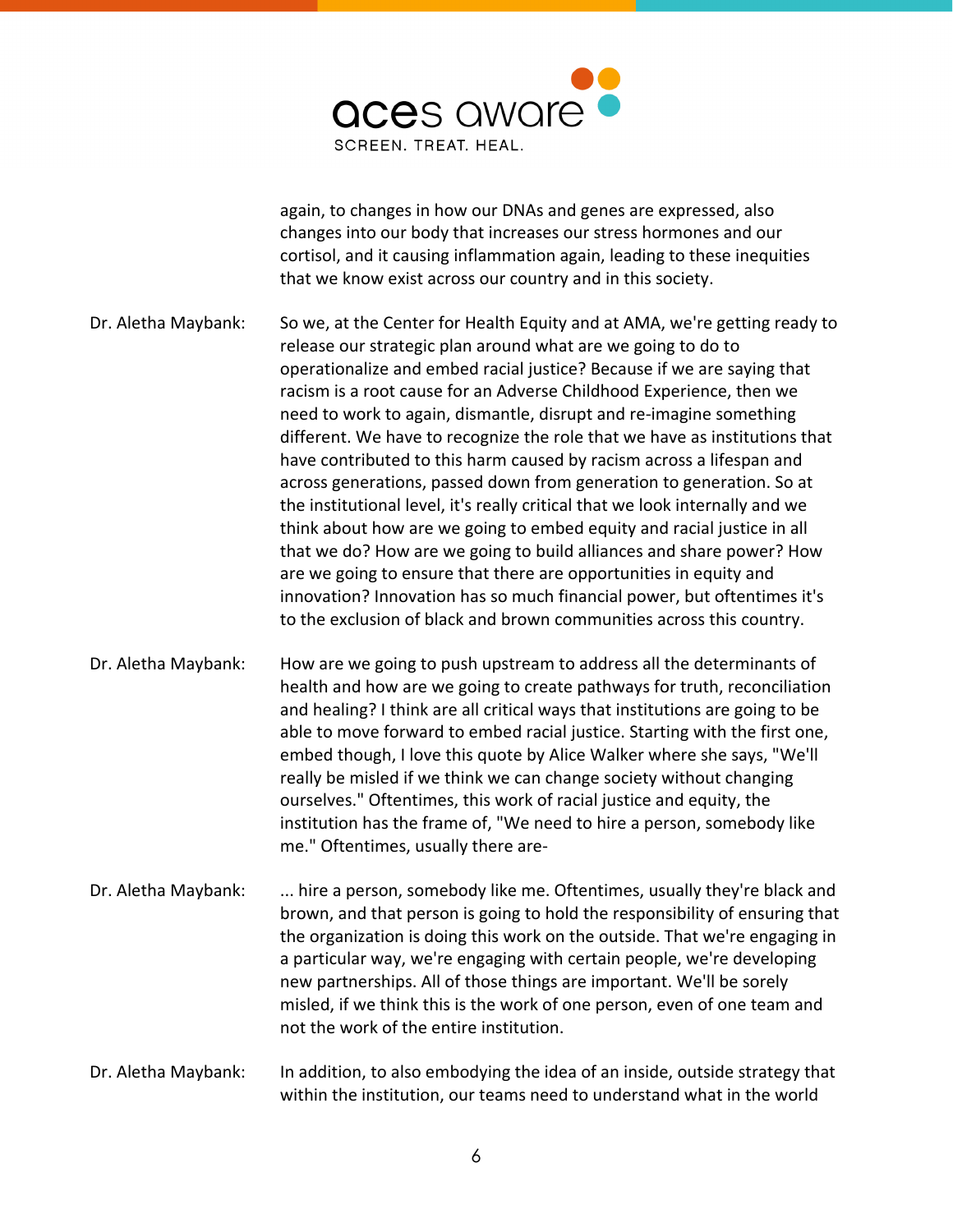

equity means in the first place. How does it show up in the day to day decisions that they make and what do they need to do in order to prevent further harm? And that's a whole process. That's an organizational change process that will impact cultural, it'll impact policy, it'll impact research, but it's a very intentional effort that is absolutely critical to move forward in order to do this work well.

Dr. Aletha Maybank: And I think, all of our institutions have structures around workforce equity, which most people kind of lean towards, but also, you have your communications and marketing. How you collect your data, your budgets, and contracting, your leadership. All of these areas need to work on embedding racial and equity and gender equity and social justice. They need to be reflected in all of those areas very distinctly in order to really shift culture, so that we can get to the point of becoming multicultural racial justice organizations with the strong intention and impact to be able to improve health outcomes and contribute to closing the gaps over time.

Dr. Aletha Maybank: We are using the model at the American Medical Association, and we use this model when I was deputy commissioner at the New York City Department of Health to normalize, organize and operationalize. Normalize, just saying, we need to have a shared analysis. This is often the reason why we really can't have conversations around race, power, privilege, because we don't have the same language, we don't have the same understanding. And so that requires some levels of training, for sure. And it requires us to operate with a sense of urgency. But many of us know training is absolutely not enough. And training needs to move beyond implicit bias. Training needs to become a whole bunch of a cadre of structural competencies and anti-racism. For us in medicine, more about public health and frameworks of public health as well.

Dr. Aletha Maybank: Organize, how are we working within our institution to make sure that we are identifying our champions, but making sure the work is moving and there's an accountability system within our institution that we're going to do what it is that we say we're going to do. And then operationalizing, what are the tools that our teams need? What's the data we're going to use to also hold ourselves accountable? What are the tools that our teams need in order to challenge their mental models on a day-to-day basis, so that it becomes habit over time and that we're able to inform culture. And then new to this frame is the wraparound of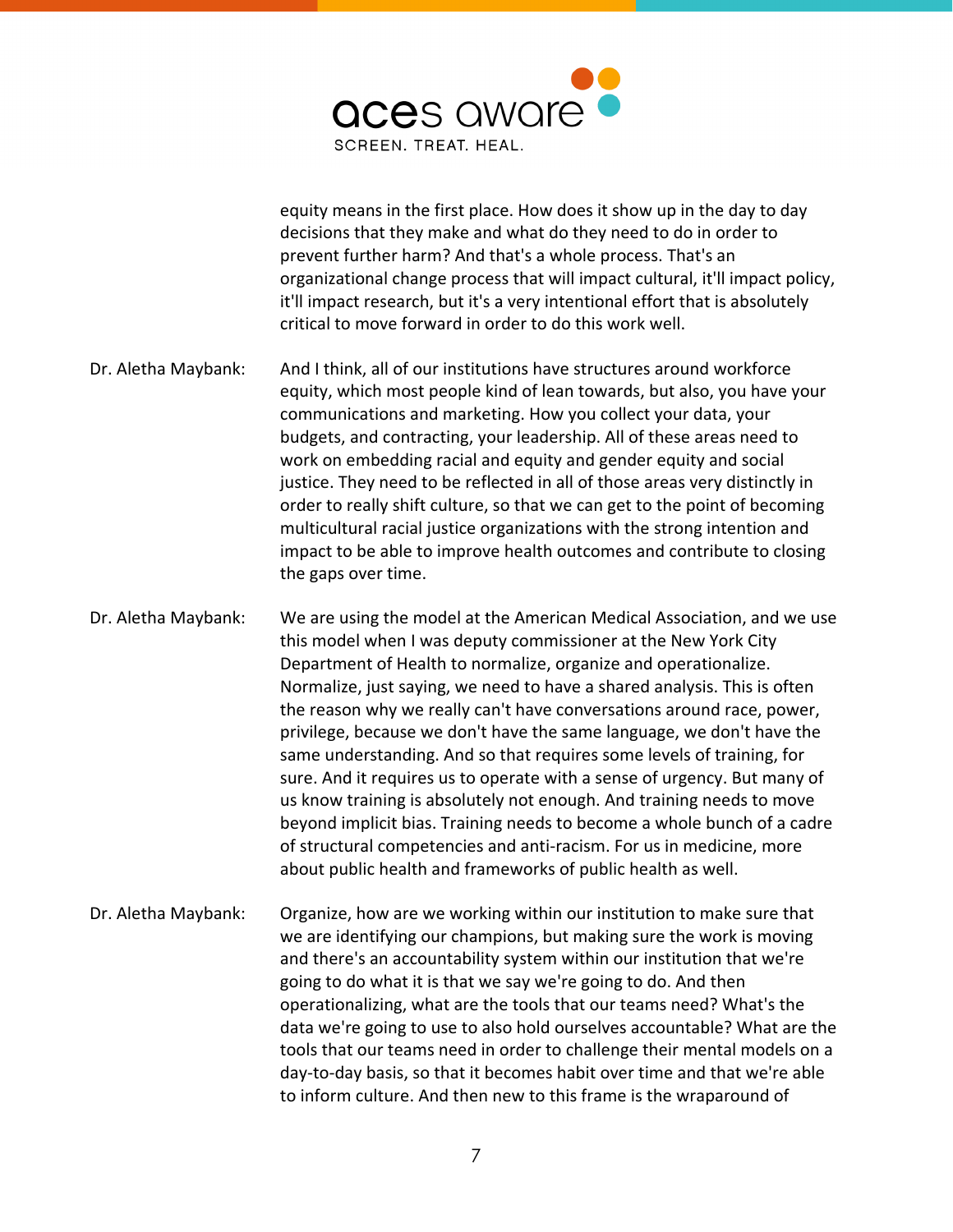

trauma informed supports to help. Doing this work is hard work. And we run the risk potentially of re-traumatizing or causing new trauma by doing this in the institutional level. So we have to be very intentional about setting up the systems for trauma-informed supports, but also for healing as well inside of our institutions.

Dr. Aletha Maybank: The next part that I think is really important in terms of operational racial justice is building alliances and sharing power. And I feel many folks who are in the space of equity really have a strong sense of this, of the importance of developing not only just the simple advisory committees of all of our institutions, but how are we going to develop really structures and processes that consistently center the experiences and ideas of historically marginalized people and minoritized people? This is from our own strategic plan, and this is some of the work that we are going to be embarking on as a center for health equity. And I think part of the way that we are really stepping into this, for us, as the American Medical Association, health care kind of institution is, collaborating with existing work.

Dr. Aletha Maybank: We already have a community driven effort in the West Side of Chicago called West Side United led by community members, many folks are engaged. How can we come together to use our financial power, to invest in more upstream opportunities at the neighborhood level? I think is a critical part to getting to investing in health and wellness. However, I think it's also the piece that we're doing, that we're engaging with others that prevents trauma, that prevents that kind of typical top down approach that institutions like the AMA and many others have to kind of put ideas through or put resources in without engaging community around that and potentially re traumatizing the neighborhoods and the people of which we're trying to serve. And so this is a different way of showing up for many of our institutions, especially health care institutions, that we are looking to move forward. And because this existed, we were able in this time of COVID to set up ratio equity rapid response teams in partnership with the city of Chicago and help support some of the data aspects of the work.

Dr. Aletha Maybank: The next part of operationalizing racial justice is, again, I mentioned this earlier, but the importance of really addressing the root causes of the inequity. So naming is a big part of it. So white supremacy, racism, ableism, xenophobia, sexism, classism, all of those are important to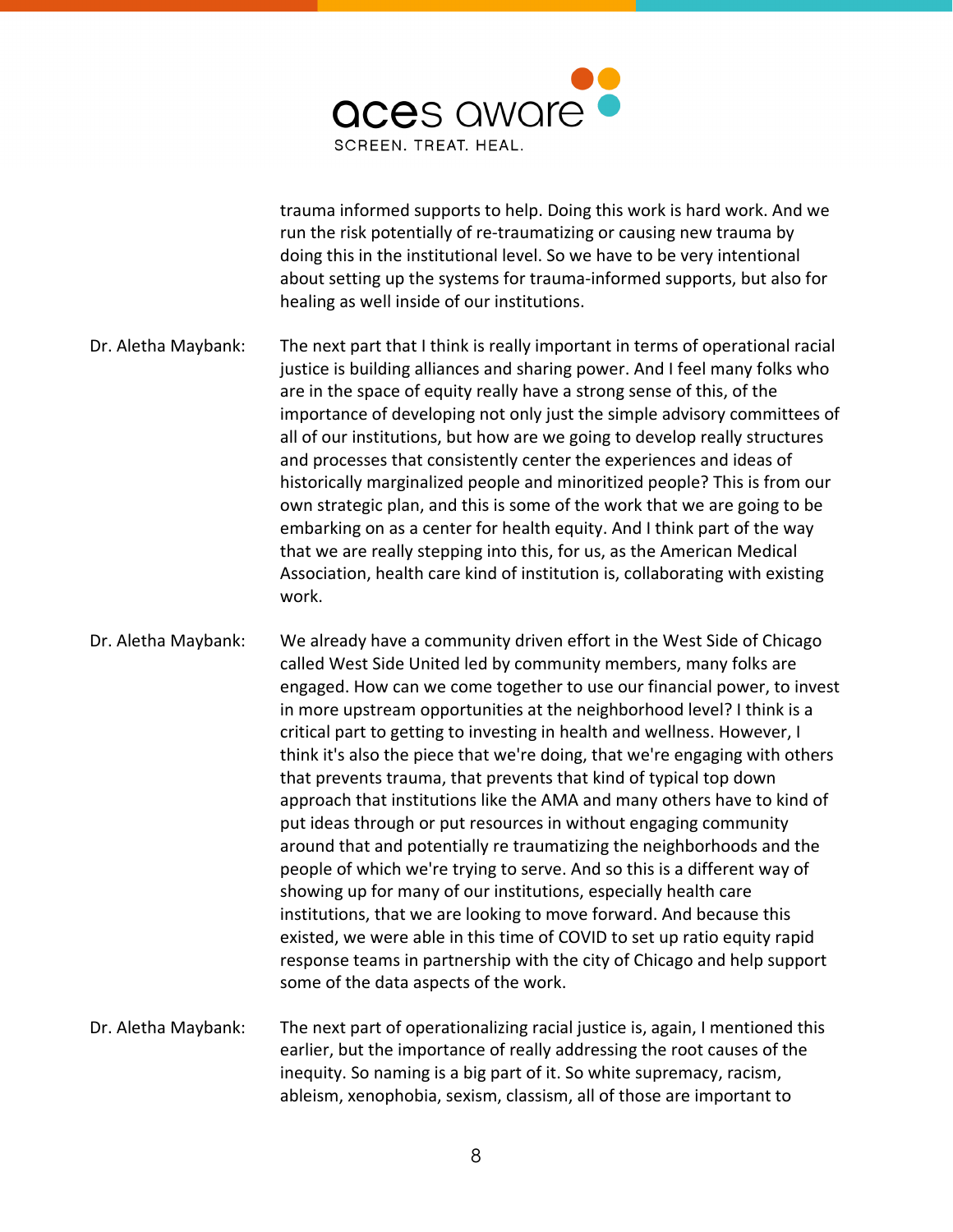

name. And for us at the AMA, our audience is physicians. It's important that we get ... And strengthen their ability to understand the root causes of inequities and how to dismantle and how to reimagine and redesign something new. And making sure that that redesign is in partnership, as I mentioned in the previous slides with those who are suffering the most and suffering the greatest. And so we're working a lot to help support, strengthen physician's knowledge and health system's knowledge around public health and structural and social justice issues.

- Dr. Aletha Maybank: And then lastly, in terms of an approach that I'll talk about, is the approach around fostering pathways for truth reconciliation and healing. This past fall, the AMA released, actually passed policy that one name, racism as a public health threat could be leading for the health care sector. Public health has done that for awhile, but also the other two that I think are very leading is ridding our health care system of racial essentialism, as well as supporting the elimination of race as a proxy for ancestry, genetics, biology in med ed research and clinical practice. I think that's going to open the doors for us to do a lot at the institutional level and to help again, dismantle, disrupt the systems of oppression that exist as it relates to racism.
- Dr. Aletha Maybank: Our board of trustees, actually this past summer, before passing these policies, after the public murder of George Floyd put forward this pledge, which we're completely committed to actively work to dismantle racist and discriminatory policies and practices across health care. It's going to take lots of work and lots of energy to get to the point where, it's really completely visible, where we're hold completely accountable to doing that work. And we're showing up with the message that we are putting forward, in the shoes of the message that we're putting forward.
- Dr. Aletha Maybank: And so what's very clear though, that no set of commitments to antiracism can begin without an honest assessment of our institution's own history and practices. And many folks are well aware of AMA's history of exclusion of black physicians up until the 1960s, so for almost over a 100 years. Also, the Flexner Report of 1910, that was commissioned by our AMA's council of medical education, in which it recommended the closure of five of the seven black schools, which did end up closing. And that has significant impact on the presence and the lack of presence and the exclusion of black physicians still to this day in the medical profession. It also impacted clearly their families and impacted the communities that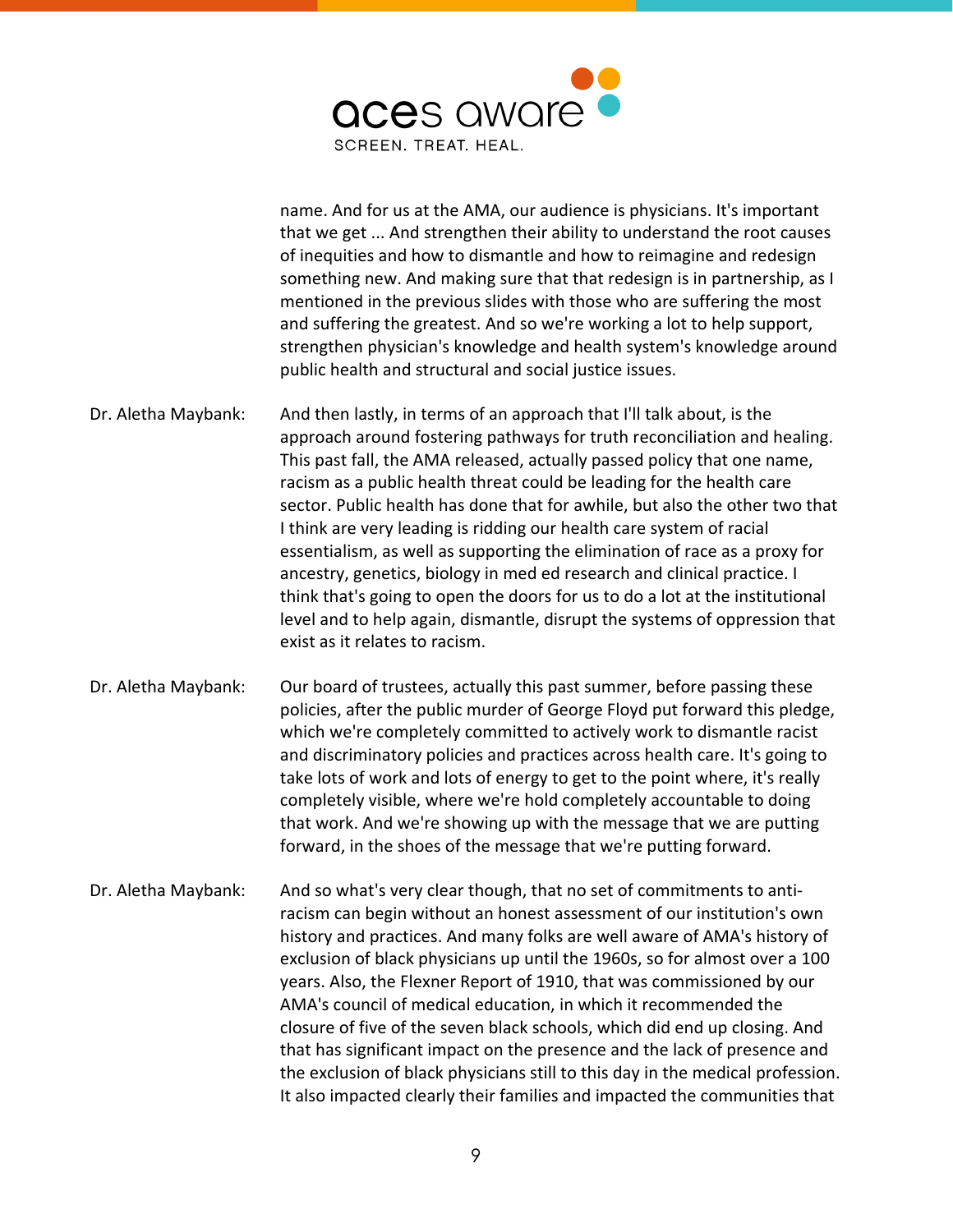

they were serving as well. There are other harms as well that we have to own, and we need to name that they existed.

Dr. Aletha Maybank: And so our work will be to really amplify and integrate those narratives that are often hidden intentionally. And to amplify those, but also to quantify and qualify the effects of our policies and how they have harmed and then figure out what are the ways and processes that we're going to repair and cultivate healing from those harms as well. I think that's going to be intentional. I think work that we're going to have to really not only do kind of in isolation, we can't do this work alone, but also do in partnership of many stakeholders. Internal, external, beyond the system of health care and across many disciplines.

Dr. Aletha Maybank: We have issued an apology in 2008 as part of this work of reconciliation and healing by our former president, Ron Davis. Who, in this said, "We have the power of AMA to right the wrongs of the past." This is really just an apology to the black physicians and their families and their patients, but there's so much more that we need to do and to continue to embark on. So an apology is an important first step, but clearly not enough. Most recently our CEO Jim Madara, actually after reading a very well-written, well-studied article published by the NMA and AMA in the early 2000s, which really highlighted the history of the father of AMA, Nathan Davis. Who explicitly, and really said that women in black should be excluded from representation in our house of delegates.

Dr. Aletha Maybank: After reading that, Dr. Madara our CEO in February on a decision of his own said that the bust of Dr. Davis was going to be removed from public view in our headquarters and placed in the archives, where it will be served as educational materials. And then additionally, the AMA and the board removed this from an award as well. So these are small steps, but definitely necessary steps. And there is again, much more work that we do need to do, but I think this is the important work when we talk about, how do we start to put in place trauma and perform supports? But more so, how do we start to get to the point of healing? We need to focus on lenses of truth, reconciliation, healing, and transformation. Gail Christopher, who is now head of the National Collaborative for Health Equity has really led up a lot of that work from the time that she was at WK Kellogg until now. And I highly recommend folks at the institutional level to really check out those tools, to help guide on how you should operate as an institution moving forward.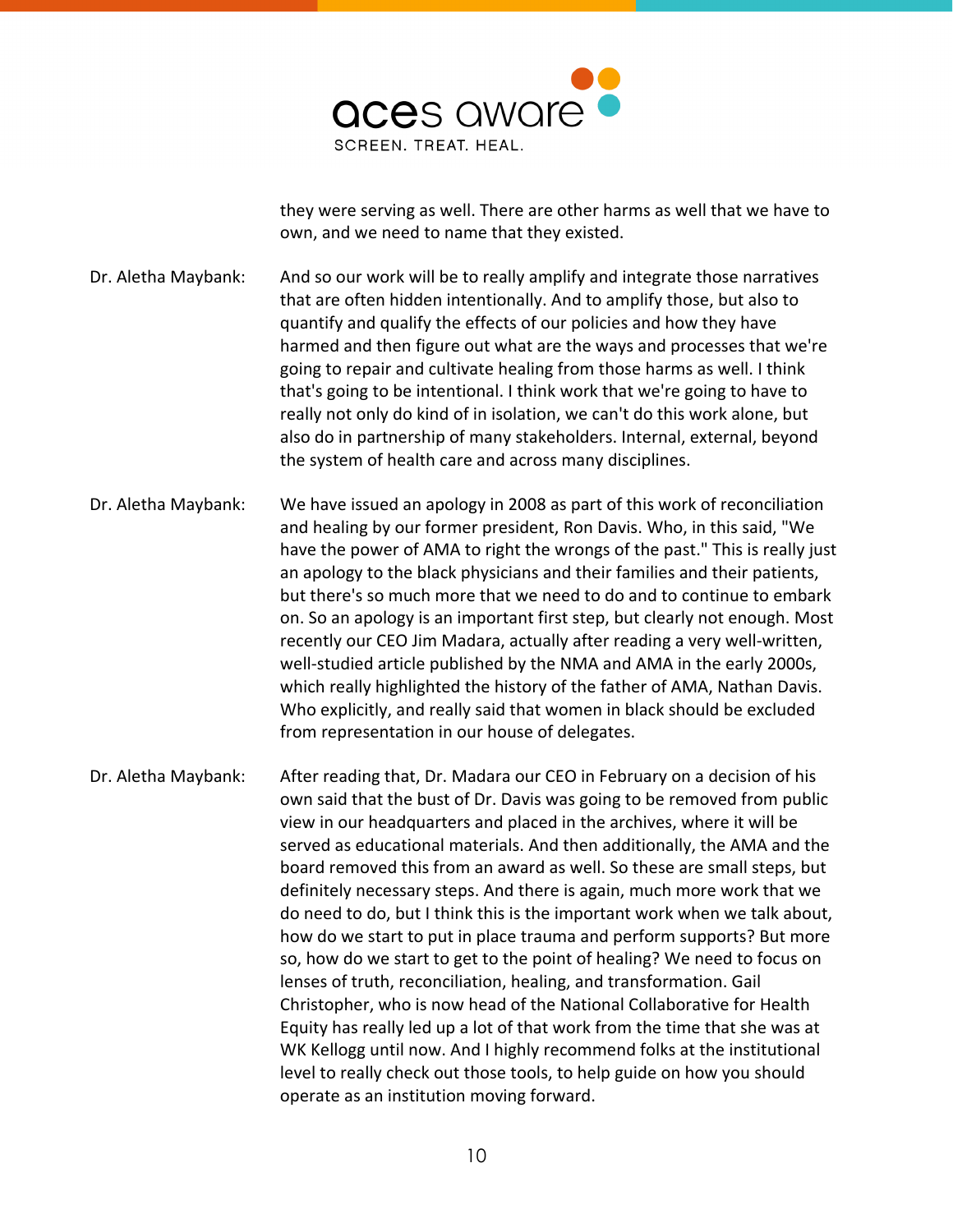

Dr. Aletha Maybank: And then lastly, just to end up with whose work is this? This has come up a lot for me lately. As many folks know, we at the American Medical Association have a journal, called the Journal of American Medical Association who about a month ago posted a podcast that was just horrible and very racist. And just demonstrated the tremendous amount of work that still needs to happen at our institutions. But it also really is highlighted for me at this particular time, whose work is this? Again, we as black and brown folks and people and leaders, we have been shouting from the mountaintops for centuries that injustice exists. We have data to show it and some of it, we don't have data, particularly to show it. But we know it exists because it's our lived experience. We know what that harm feels like. We know what the trauma feels like. And I've been really talking with a lot of folks about, what does allyship even mean? And oftentimes, allyship comes off extremely passive, as if somebody is waiting to be called in. And I just say, there's no need to wait to be called in. I'm looking for accomplices and co-conspirators to lead this work and to be disruptors at the institutional level to work to dismantle white supremacy and structural racism. That's where we're at, at this point in this country. In this work, we must always remember that there are bodies, there are people that we are serving beyond the charts.

Dr. Aletha Maybank: I love this quote by Ta-Nehisi Coates. "That we must always remember that the sociology, the history, the economics, the graphs, the charts, the regressions, all land with great violence upon the body." And that we can't be silent, but we must remember the humanity of us all as we go through this and figure out what do we do to remedy the realities around the adverse childhood conditions, especially with racism, being one of the root causes of that. The toxic stress that it causes, the harm to not only the physical body, but the spirit and the soul and the heart across generations. And ultimately, figuring out how we as individuals and institutions want to show up to do better and to be better. Thank you.

Dr. Ray Bignall: Thank you so much. I want to thank Surgeon General Burke Harris and the ACEs Aware team there in California, for the wonderful invitation to speak to you all today. It really is an honor of mine to speak with you and to speak alongside such luminaries in our field. Some of you may be clinicians or providers, others are researchers or child health and community leaders, but all of us care deeply about caring for children. And in our brief time together today, we won't be able to really substantively, unpack the impact of systemic racism on child health. But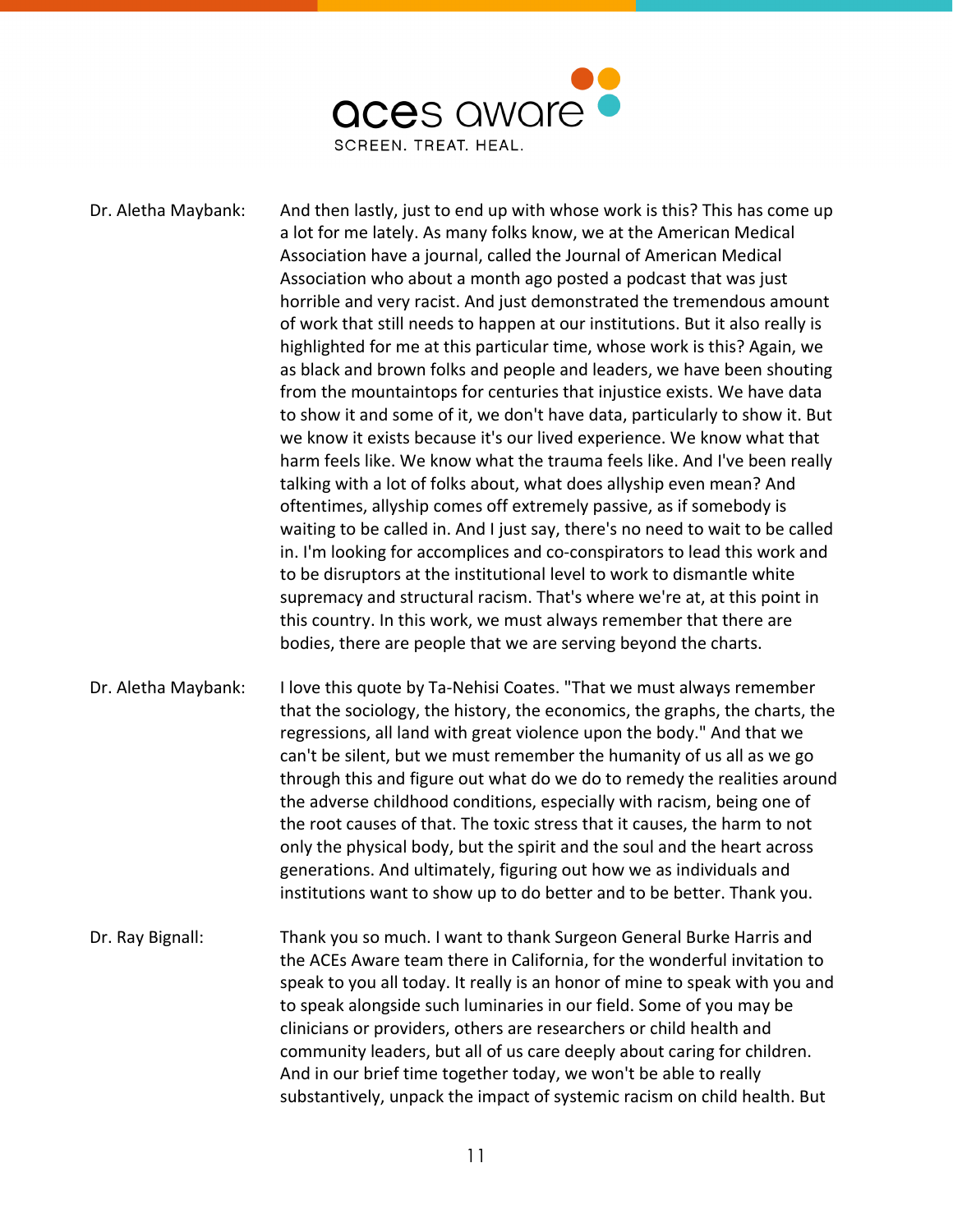

my hope is that our discussion will inspire you to consider how racism and structural inequality impact your work, to identify, mitigate, and eliminate ACEs in our community.

- Dr. Ray Bignall: So to accomplish this, our objectives are simple, but ambitious. First, I would like for us to distinguish between systems of inequality like systemic anti-black racism and adverse childhood events, both of which contribute to devastating child health disparities that we see here in the United States. I want to briefly highlight a couple of the racial and ethnic health disparities that we see in pediatrics. Suggesting a framework for recognizing in your own work, the link between those systems. Systems of inequality and ACEs, which imperil child health. And then I want to discuss steps that we can take as child health professionals and community leaders to mitigate these harms and promote healthier futures for all children.
- Dr. Ray Bignall: The resurgence of the movement for black lives that all of us really have experienced within recent years, forces us ...
- Dr. Ray Bignall: .... that all of us really have experienced within recent years, forces us to acknowledge an controvertible fact that undergirds any honest conversation that we have about health disparities. And that fact is that racism is the most significant and pervasive cultural paradigm in the United States of America. Race and racism impact nearly every aspect of American life. And at its core, racism works in tandem with systems of inequality that permeate nearly every aspect of American life. There exists numerous examples of systemic inequalities that adversely impact child health. We can trace many of these inequalities directly to the health disparities that we see in children today. I believe the research shows that ACEs catalyze these unequal conditions to imperil child health. As has been stated before, the literature recognizes specific ACEs illustrated in this figure, compiled by NPRs Take the ACE quiz, with data from the CDC and the Robert Wood Johnson Foundation.
- Dr. Ray Bignall: It is important, therefore, to realize that the ACE construct is uniquely distinguishable from the construct of social determinants of health, though there is certainly overlap with regards to their causes and effects. Today, a growing body of literature appreciates the impact of social drivers like systemic racism and inequality on ACEs. And that this impact is often mediated in children through the mechanism of toxic stress.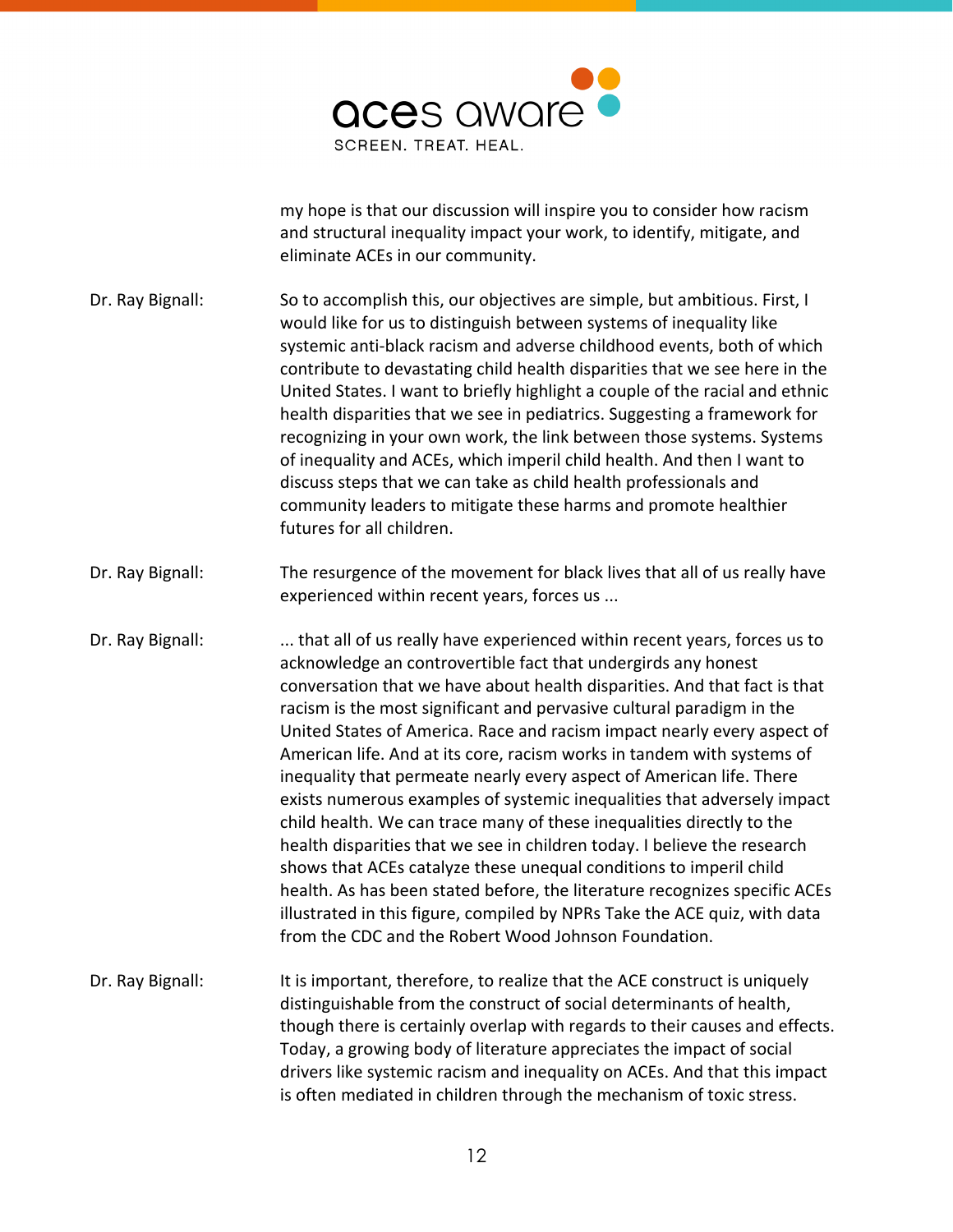

Now, I definitely don't have time to go through all of the social drivers that impact child health, but let's take a look at a handful to understand what our communities and our patients are really up against.

Dr. Ray Bignall: I think it's important that we start with residential segregation. The history of which is brilliantly outlined in Richard Rothsteins 2017 bestseller, The Color of Law. Neighborhood segregation is the greatest driver of inequality that we see in America today, and one of the most vivid examples of structural racism in the 20th century. Central to this understanding is a debunking the myth of so-called defacto segregation, a recognition that communities across America, including those in the west Midwest and the Northeast were not segregated out of convenience or by culture, but by design and by law.

Dr. Ray Bignall: As the federal government was seeking to bring Americans out of the mass poverty of the Great Depression, the ambitious and politically liberal policy agenda of Franklin Roosevelt's New Deal brought about policies to subsidize Americans home ownership. Still today, home ownership is the most significant wealth transfer between families and it affords families tremendous financial freedom that enables them to withstand financial mishaps that occur to all of us in life. The federal government provided these lifeline programs to millions of Americans, but Black Americans were explicitly excluded from this entitlement. With devastatingly surgical precision, the federal government's home owner's loan corporation used color-coded maps like this map of San Francisco to indicate which neighborhoods were worthy of federal investment. And it was those communities that were historically redlined that remained those disproportionately impoverished today. And those same communities, by the way, experienced decreased municipal investment, which results in many of the communities in which concentrated ACEs can be found.

Dr. Ray Bignall: What about income? If we consider that home ownership is the primary vehicle of wealth transfer in the United States, and we discussed all the barriers faced by Black Americans and other minorities regarding home ownership, it should be no surprise that we see staggering wealth and income inequality in this country. Several structural barriers prevent wealth building among black communities here in the United States, including wage inequality and significantly higher unemployment rates. This means that black median family income in the United States is less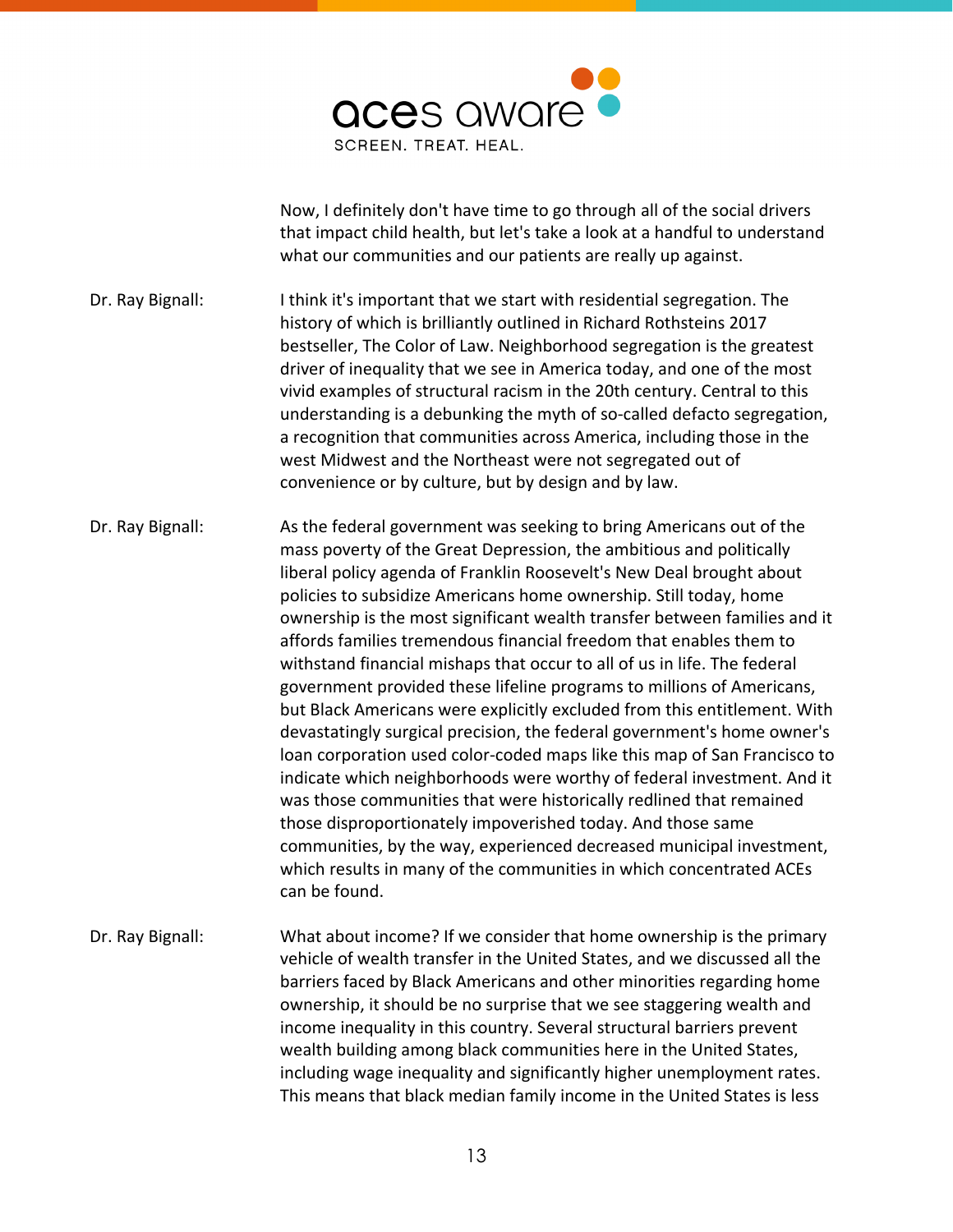

|                  | than 10 cents for every dollar of wealth accrued by a white family, a fact<br>you can see depicted in this graph prepared by the Economic Policy<br>Council. It's hard to pull oneself up by the bootstraps when you've after<br>generation and generation been banned from entering the boot store.<br>And we certainly can't talk about systemic inequality in America without<br>also talking about policing. There is a long history of racial injustice in<br>policing and incarceration practices that can be traced to the<br>employment of law enforcement as kidnappers and enslavers of men,<br>women, and children in the 18th and 19th centuries, and the use of<br>police to enforce racial segregation and racial hegemony in communities<br>across America in the 20th and 21st centuries. Consider the stark<br>dichotomy of images of policing that we have seen in the last year and<br>the differential treatment given to violence by White Americans versus<br>Americans of color. |
|------------------|---------------------------------------------------------------------------------------------------------------------------------------------------------------------------------------------------------------------------------------------------------------------------------------------------------------------------------------------------------------------------------------------------------------------------------------------------------------------------------------------------------------------------------------------------------------------------------------------------------------------------------------------------------------------------------------------------------------------------------------------------------------------------------------------------------------------------------------------------------------------------------------------------------------------------------------------------------------------------------------------------------|
| Dr. Ray Bignall: | The truth is unmistakable, communities in the United States are not<br>policed the same and not all Americans feel served and protected. A<br>growing body of literature explores the impact of police violence, policing<br>practices, and mass incarceration on the health and wellbeing of children.<br>And I encourage you to familiarize yourself with research from luminaries<br>like Dr. Jacob Bor in Boston, or my friend, Dr. Nia Heard-Garris in Chicago,<br>who have really begun to take a scholarly lens to this problem.                                                                                                                                                                                                                                                                                                                                                                                                                                                                 |
| Dr. Ray Bignall: | For a brief moment, let's take a closer look at Dr. Heard-Garris study. In a<br>nationally representative sample of children, she and her colleagues<br>linked childhood history of parental incarceration or juvenile justice<br>involvement to adverse mental health in early adulthood. She found that<br>nearly one in 10 children had a history of parental incarceration. And one<br>in 20 had a history of juvenile justice involvement. Specifically, exposure<br>to both parental incarceration and juvenile justice involvement resulted<br>in two times higher odds of anxiety, three times higher odds of<br>depression, and three times higher odds of post-traumatic stress<br>disorder.                                                                                                                                                                                                                                                                                                  |
| Dr. Ray Bignall: | The web of systemic racism and ACEs and adverse child health painted by<br>this study is truly staggering. So let's take a moment and practically<br>define racism and understand how it fits in the constructs we'll be<br>discussing today. This definition of racism, posited by world renowned<br>physician and public health icon Dr. Camara Jones is my favorite. She<br>defines racism as quote, "a system of structuring opportunity and                                                                                                                                                                                                                                                                                                                                                                                                                                                                                                                                                        |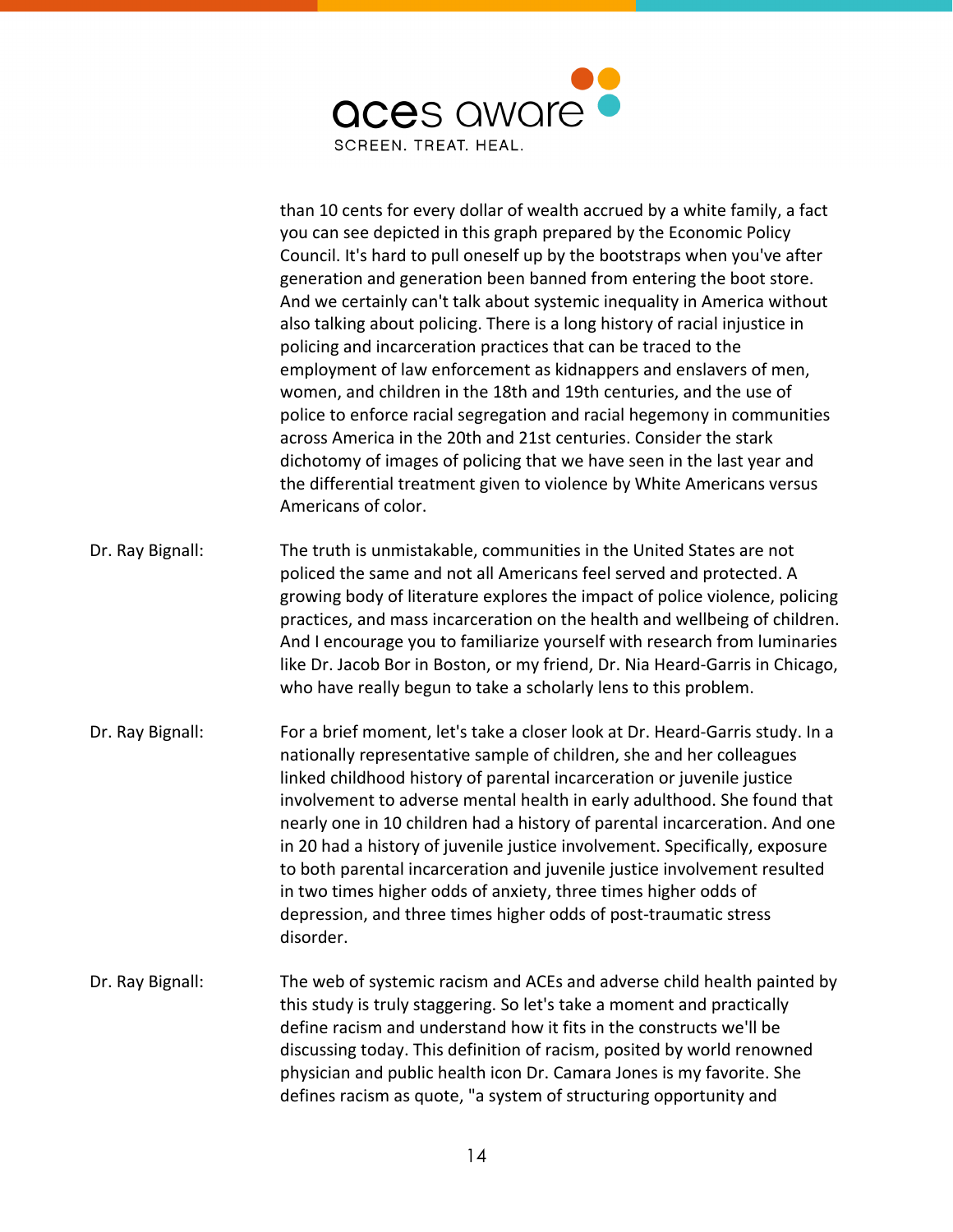

assigning value based on the social interpretation of how one looks, which is what we call race, that unfairly disadvantages some individuals and communities, unfairly advantages other individuals and communities, and saps the strength of the whole society through the waste of human resources."

- Dr. Ray Bignall: So where is the convergence then between systemic racism, ACEs, and child health disparities? And how can we recognize it and document it in our scholarship, our leadership, and our practice? We often discuss health disparities in a vacuum without considering the complex and ubiquitous social factors that place our children at risk. I want to show you a couple papers as examples of how you can critically appraise health disparities research, to understand how these disparities intersect with ACEs and injustice. Of course, we'll use examples from pediatric nephrology because it's the best subspecialty in the world, but we'll also use an example from pediatric gastroenterology too. And I'm hoping that by using these two examples, we can learn a framework that can be applied to understanding the relationship between systemic inequality, ACEs, and health disparities, no matter what field of child health that you're in. Sound good? Well, let's get started.
- Dr. Ray Bignall: Step one. This framework involves us describing the systemic inequalities that help to explain the disparities that we see. Let's take a look at an example paper from a friend of mine, Dr. Michelle Star. She's a pediatric nephrologist at Riley Children's Hospital in Indianapolis, and she published this groundbreaking work to understand the impact of food insecurity on children living with kidney failure on dialysis. Food insecurity is both a symptom of inequality in the community and a driver of disparities that we see in health. And her research showed that while food insecurity affects about 20% of American households, it affects two thirds of children with end stage kidney disease in the cohort of patients she followed at Seattle Children's.
- Dr. Ray Bignall: So how can systemic inequalities interface with food insecurity and acute health care utilization that she described in her paper? We'll hear some examples. Housing status can impact the options that patients have for dialysis. Food insecurity, of course, is key to how we as nephrologists take care of kids with kidney failure, and it's linked to everything from growth impairment to an impact on transplant readiness.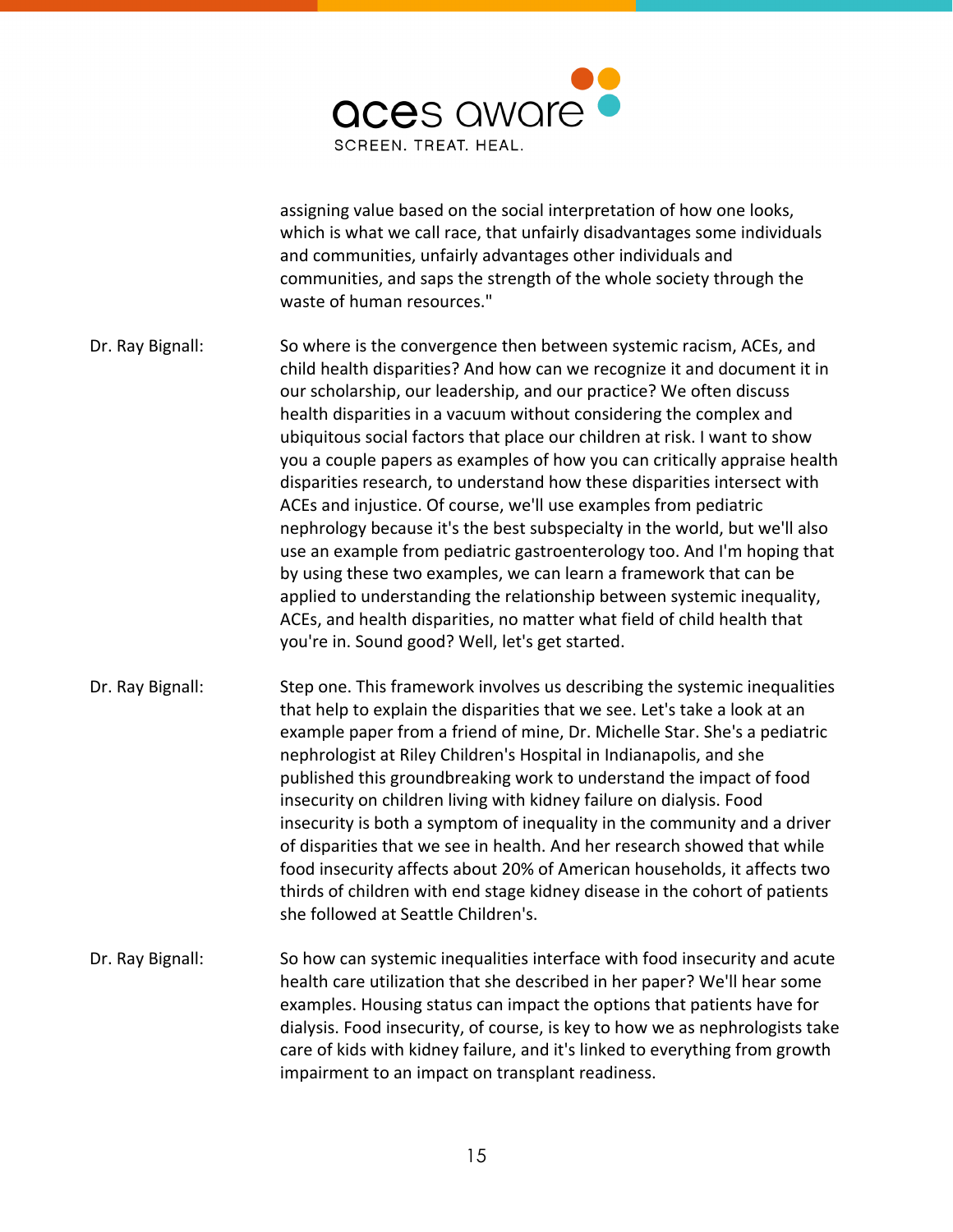

| Dr. Ray Bignall: | The ability to purchase nutritious foods is incredibly challenging for those<br>families that deal with income inequality. And of course, residential<br>segregation and the historical legacy of red lining often correlates with<br>food deserts that we see in our communities. Over policed<br>neighborhoods are less desirable for investment and less likely to attract<br>supermarkets or fresh food vendors. And healthcare utilization that is<br>higher than normal in the context of kidney failure is a burden to the<br>subsidized safety net programs that many of these patients rely on.                                                                                                                                                                                                                                                                                                                                                                                                |
|------------------|---------------------------------------------------------------------------------------------------------------------------------------------------------------------------------------------------------------------------------------------------------------------------------------------------------------------------------------------------------------------------------------------------------------------------------------------------------------------------------------------------------------------------------------------------------------------------------------------------------------------------------------------------------------------------------------------------------------------------------------------------------------------------------------------------------------------------------------------------------------------------------------------------------------------------------------------------------------------------------------------------------|
| Dr. Ray Bignall: | Let's consider another example, this time from pediatric liver<br>transplantation, another area where racial health disparities exist. I want<br>to hold up my friend and your fellow Californian, Dr. Sharad Wadhwani at<br>Stanford and his paper, which was published last year in the American<br>Journal of Transplantation. It's a case study in how to understand the<br>impact of racism and systemic inequality on hard nosed healthcare<br>outcomes. In this case, liver transplant survival.                                                                                                                                                                                                                                                                                                                                                                                                                                                                                                 |
| Dr. Ray Bignall: | This brilliantly designed analysis by my friend and former co-fellow links<br>racial disparities and allograft outcomes to a construct known as adverse<br>neighborhood characteristics called neighborhood deprivation. The<br>neighborhood deprivation score takes into account the fraction of the<br>population that lives below the poverty line, the amount of people who<br>live on public assistance, those who are able to achieve a high school<br>diploma, those individuals who don't have any health insurance and<br>housing units that are vacant within the community, as well as median<br>household income. Here, we see that black children who undergo liver<br>transplant have a 41% increased hazard of graft failure in the first 10<br>years post-transplant, compared to their white counterparts. And for<br>each 0.1 degree increase in neighborhood deprivation, all children<br>experience a 12% increased hazard of graft failure and a 13% increased<br>hazard of death. |
| Dr. Ray Bignall: | And why should we care about the impact that neighborhood deprivation<br>and structural racism can have on allograft outcomes and liver<br>transplant? Well, because economic inequality deprives these<br>communities from the ability to build and transfer wealth that will enable<br>them to weather health crises like childhood liver transplant. The legacy<br>of redlining, once again, puts an insurmountable downward pressure on<br>economic viability for these neighborhoods. Communities with high<br>neighborhood deprivation scores are also more likely to have unclean air,                                                                                                                                                                                                                                                                                                                                                                                                           |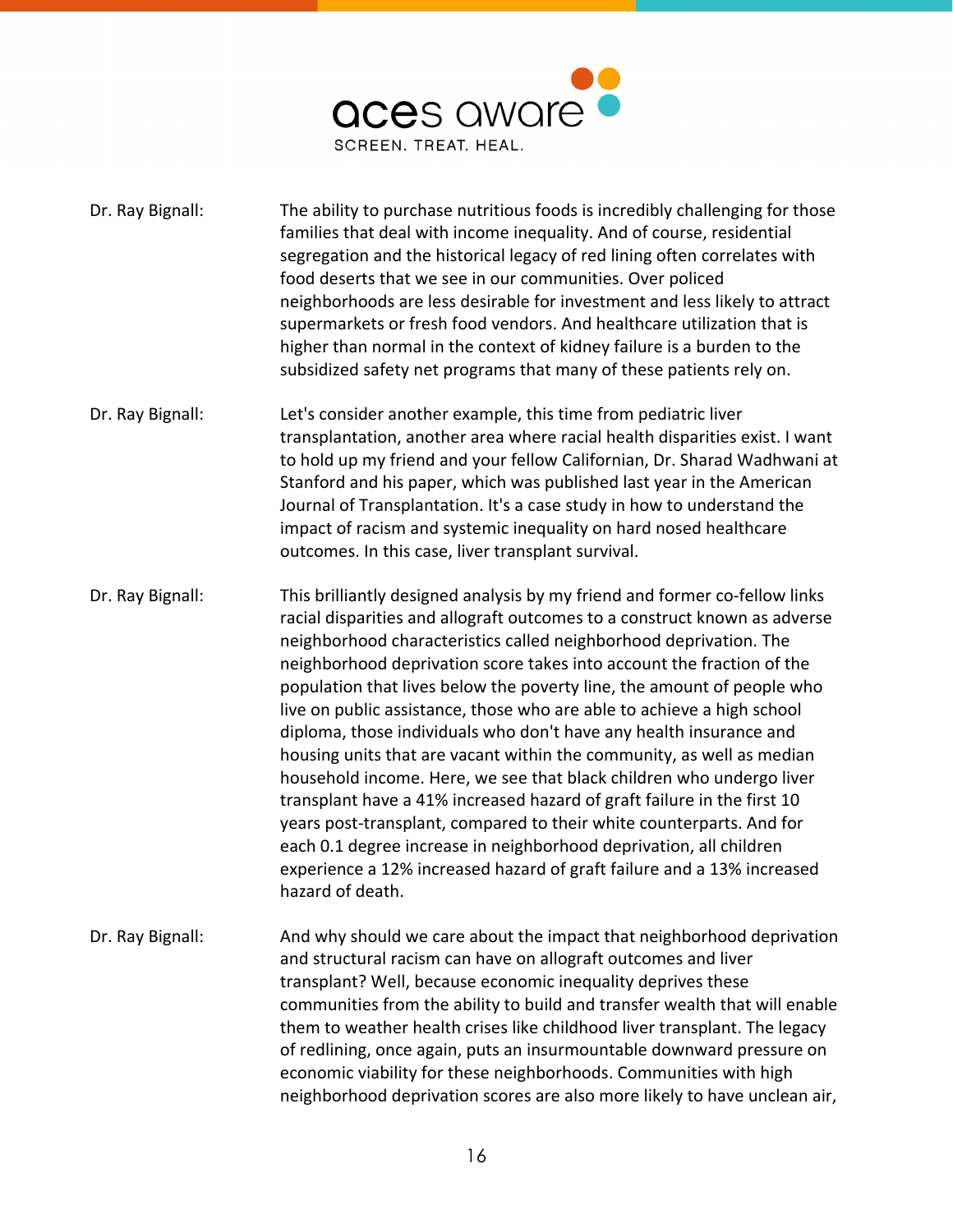

water, and soil. And over policed neighborhoods are less likely to receive municipal investment and development.

Dr. Ray Bignall: So step two, you should describe the ACEs that catalyze these disparities and imperil child health, because they're linked to these social determinants of health. So let's take a look back at my friend, Dr. Star's paper. That's the one about kidney failure in kids with food insecurity and consider some ways that ACEs directly interrelate with them this work. For example, insecure housing can leave many families, including children at risk for physical, emotional, or sexual abuse. Tenuous financial circumstances may leave children at risk for abuse and physical neglect as well. Increased carceral and law enforcement exposures contribute to adverse child mental health. And finally, the accumulation of ACEs contribute directly to poor health outcomes and increased healthcare utilization that we see in this population.

Dr. Ray Bignall: How about my friend, Dr. Wadhwani's paper? Well, similarly, income inequality can result in under-insured employed status that places individuals at risk for substance abuse and spousal discord. The legacy of red lining once again includes neighborhoods now that are at greater risk of exposure to substance abuse. And increased carceral and law enforcement exposures also adversely impact child mental health, like we've discussed previously. Finally, step three, consider the steps to care for our patients and children in our community through this lens, a lens of systemic racism, inequality, and ACEs.

Dr. Ray Bignall: I have suggested a few possible solutions for us. First, we should be willing to exercise empathy and extra effort on behalf of children and families at greatest risk due to ACEs and systemic inequality. You know, sometimes as a pediatric nephrologist, in order to take the best care of my patients, it's my responsibility to take care of more than just their kidneys. I've got to also be thinking about their mental health. I've got to be thinking about their family's ability to weather the financial circumstances that surround their kidney health. And I've also got to be thinking about the lived environment that could be contributing to their illness. Number two, we should screen for ACEs and social determinants of health in our child health encounters. This sounds simple, but it can be particularly challenging in large health systems and small health systems alike. Many institutions thankfully today have started to incorporate this into their normal processes and the electronic health record. But it's also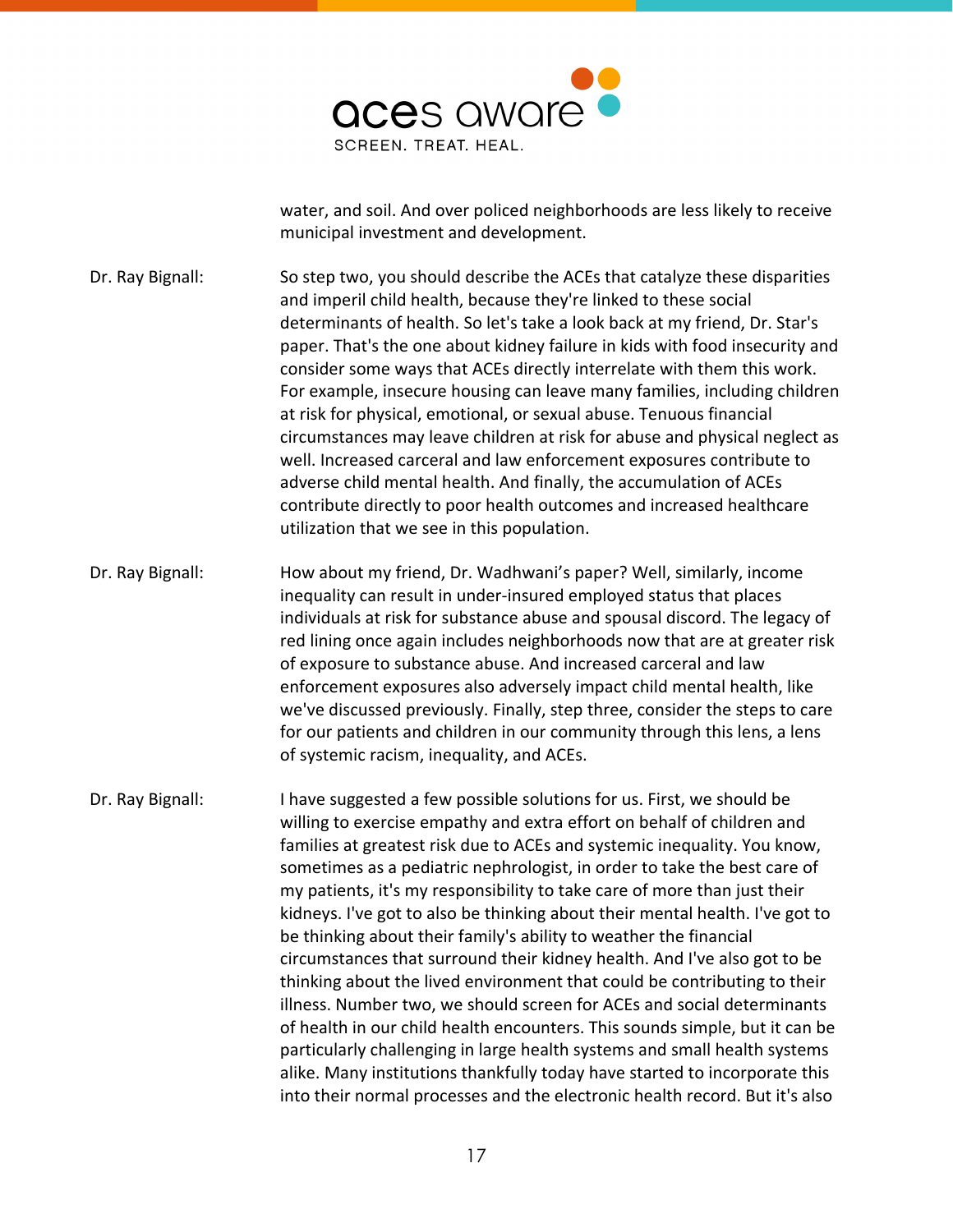

important that we have a plan for what to do when patients test positive for these screens. Number three, we've got to support primary prevention strategies through public health policy. I would encourage you to take a look at the Surgeon General's outline, where the office describes some of the primary prevention strategies that can be championed by all of us through public health policy. Advocacy is our lane, and that includes things like paid family, leave high quality education for all children, and access to healthcare, not just for kids, but for their parents and caregivers as well.

- Dr. Ray Bignall: Number four, we should be comfortable integrating psychologists and mental health providers into physical health settings. They can be immeasurably valuable in both primary and subspecialty care settings and are trained to teach patients coping strategies and mindfulness techniques to help improve mental health and wellbeing when they face ACEs in their daily life. Finally, building robust longitudinal and authentic community partnerships-
- Dr. Ray Bignall: Longitudinal and authentic community partnerships. That's key. We've got to resist the urge to colonize marginalized and minoritized populations, especially those experiencing the burden of health disparities and ACEs. Instead of trying to lord solutions over communities, we should be investing in grassroots partnerships, money, time, and energy, and allowing communities to develop their own solutions that we can support through those mechanisms to improve the conditions and lived experiences of children and families who live there. Thank you so much for the opportunity to talk to you today. It's been a true honor and a pleasure, and I look forward to hearing from you all in the question and answer period.
- Dr. Roy Wade: So in Philadelphia we chose to replicate the Adverse Childhood Experience study to look at the impact that these experiences amongst more racially and economically diverse populations. What we found was that many of the Adverse Childhood Experiences were more common in economically distressed urban settings. We found that many of the broader experiences of adversity were also strongly associated with life course health outcomes. In addition, we found certain populations that are at higher risk for Adverse Childhood Experiences and significant adversity, including males, African-Americans, and individuals living in poverty. We also found that Adverse Childhood Experiences could explain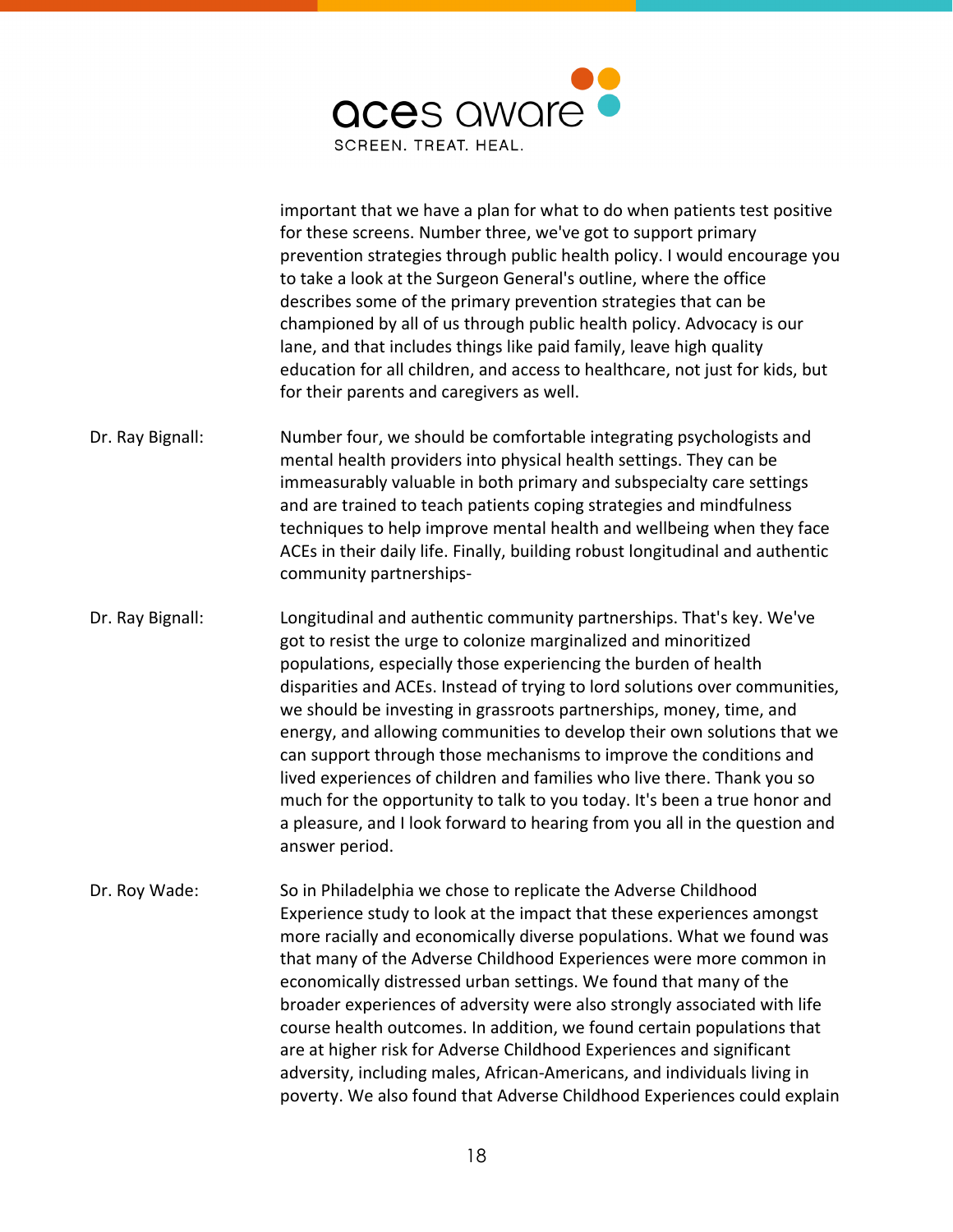

black/white differences in health outcomes. So in summary, our study suggests we should broaden our understanding of childhood adversity and that urban economically stressed populations are particularly high risk for childhood trauma and chronic stress.

Dr. Roy Wade: Next, what I'd like to do is talk about strategies to address racism and toxic stress. First, parenting programs, such as home visiting services and parent child interaction therapy have become evidence-based approaches to address adversity within homes and communities. For individuals who have depression and experiences of trauma, trauma focused cognitive behavioral therapy has become the staple of care. But emerging approaches to addressing toxic stress include things like mindfulness training and strategies and approaches to improve things like organizational skills and the ability to plan and regulate your emotions. In pediatric primary care, there are several ACE informed approaches to addressing diversity amongst your patient population, including things like routine assessment for exposure to risk factors for Adverse Childhood Experiences or Adverse Childhood Experiences themselves. This approach increases awareness around the adversity that your patients are experiencing and allows you to target and tailor services to high risk populations.

Dr. Roy Wade: Developing trauma informed anticipatory guidance to provide to parents to talk to their kids about the impact of trauma and to help them to be more nurturing and supportive for their kids. Promoting awareness amongst your patients and their families and your community about the impact of trauma on health and their wellbeing. Collaboration with community-based programs that provide services that help to mitigate the impact of trauma. Training providers on how to respond to patients who have experienced trauma and to help them to connect to resources and services that improve outcomes for them. Guidance in terms of clinical decision-making, in terms of identifying individuals at high risk for poor outcomes, and in targeting and tailoring services for these individuals. And in strategies for reimbursement for trauma assessment and trauma interventions using coding and billing practices.

Dr. Roy Wade: But it's also important to have a knowledge of the life experiences of your patients and understanding the adversity that they have experienced. I call it ACEs knowing. Just stopping and understanding allows you to develop trauma informed approaches such as morning huddles to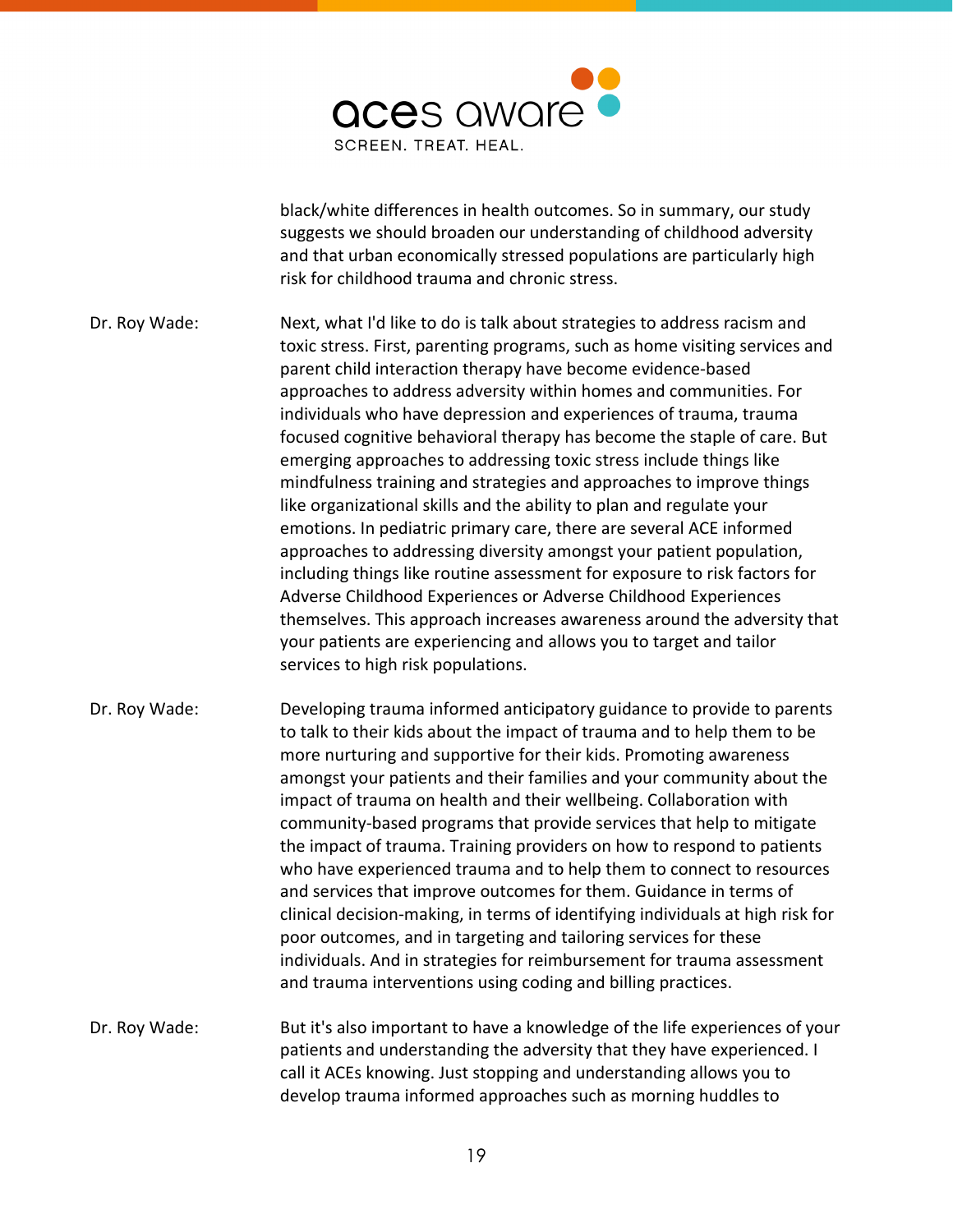

anticipate needs, to identify patients who might need more services and support, and provide flexibility in your scheduling to have additional time to help these patients with their needs. Recognizing the vicarious impact of trauma and having self care services and programs to support staff who have experienced trauma themselves, or have heard about or witnessed the trauma that their patients have experienced. Also having an understanding of the adversity that your patients have experienced helps you to help your patients rewrite their narrative.

Dr. Roy Wade: Many patients, as a result of not talking about these experiences, begin to internalize them and blame themselves for having the experiences at all. As a provider you can communicate to patients about the association between Adverse Childhood Experiences and other health outcomes, but also talk with them and let them know that they did not deserve these experiences, and truthfully help them to rewrite their narrative and moving forward to heal from their traumatic experiences. Also, it gives you the opportunity to help patients to build emotional control, identify triggers, and learn to use things like mindfulness and exercise to improve their health. And then as I alluded to before, it allows you to develop collaborative care plans with either integrated services or communitybased organizations that directly address the impact of trauma on patients.

Dr. Roy Wade: Now I'd like to close by talking about strategies that providers can use to talk about the impact of historical racism and trauma with their patients. First off, I think it's important to recognize that it's the elephant in the room. We all know it's there. So I think it's important to name it and identify it with your patients and acknowledge the long-term impact that it has on their health and wellbeing, and it may have on their kids' future wellbeing. And then, as you think about services and programs and the ways to structure your practice and provide care for patients, incorporate this knowledge into every aspect of what you do, an understanding of how historical racism and how trauma may impact your patient's willingness to receive vaccinations or certain services, how it impacts their wellbeing as they leave your clinic and access to other services and resources, and how it impacts the way they relate to you and other organizations and other individuals within their community. Long-term thinking about ways to help and promote healing, particularly from ongoing racial trauma and racial stress by providing resources and services, by collaborating with community based organizations within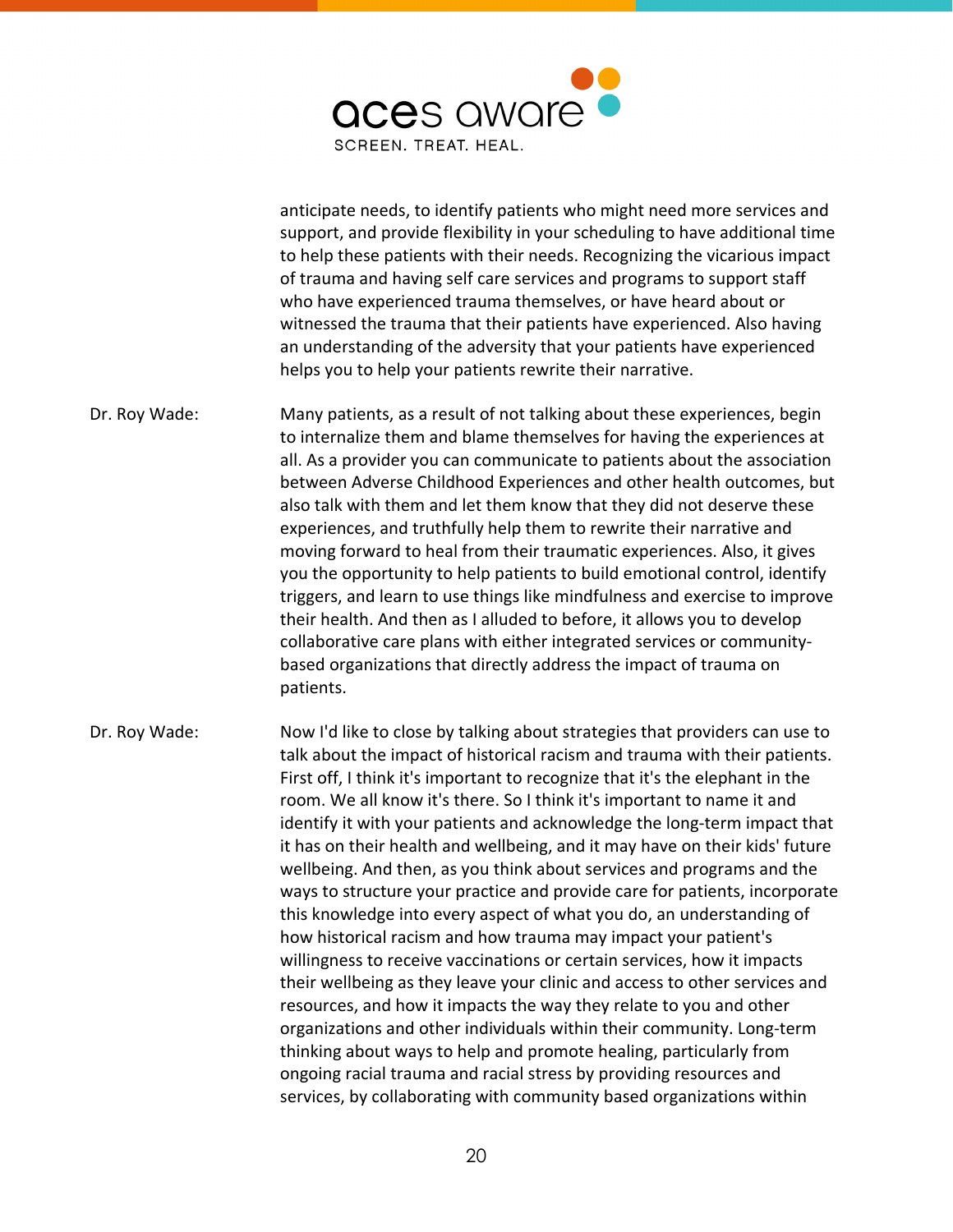

your community that are working actively to address these issues, and advocating on the local, state, and national level for programs and services that decrease exposure to racism and trauma amongst children and families. Thank you.

- Jennifer Ryan: Thank you so much for those thought provoking presentations. Now we'll address a couple of audience questions. Our first question for this group is from Yarin and she asks, "How do we recognize the presence of environmental racism in our communities and take action to protect their environmental health and wellbeing?" Let's go to Dr. Bignall.
- Dr. Ray Bignall: Look, we don't have to go too far back in our history to find a great example of the impact of environmental injustice on child health. Take, for example, the one that's chronicled in the book right over my shoulder, on my display case there, the work of my colleague in pediatrics, Dr. Mona Hanna-Attisha. Her book, entitled What The Eyes Don't See, chronicles her experience as a pediatrician uncovering the Flint water crisis. In this case, a municipal decision with regards to the natural environment, the water that was coming into the city of Flint from the Flint River, met with the built environment, the lead lined infrastructure of pipes that fed the city of Flint, Michigan, and the confluence of these two issues, pardon the pun, resulted in a true injustice being meted upon the children and families in the Flint, Michigan community. These kids were then exposed to leaded water, water that was contaminated with lead that leached out of those pipes because of the inappropriate and inadequate treatment of the water that was coming from Flint, Michigan. From the Flint River, rather, in Flint, Michigan.
- Dr. Ray Bignall: So a real challenge in this community that they are still dealing with many, many years after it was first discovered. And an example of how municipal decisions can adversely impact communities at the margin. Certainly not only has this resulted in devastating physical effects for children, but it's also contributed to the toxic stress experienced by children and families in this community, and certainly can exacerbate ACEs, particularly when you think of the mental health impacts of lead in water and lead ingestion that children can experience. But also we've got to address these issues through public policy, robust public policy. And I am absolutely thrilled to engage with colleagues who are interested in doing this work in the future.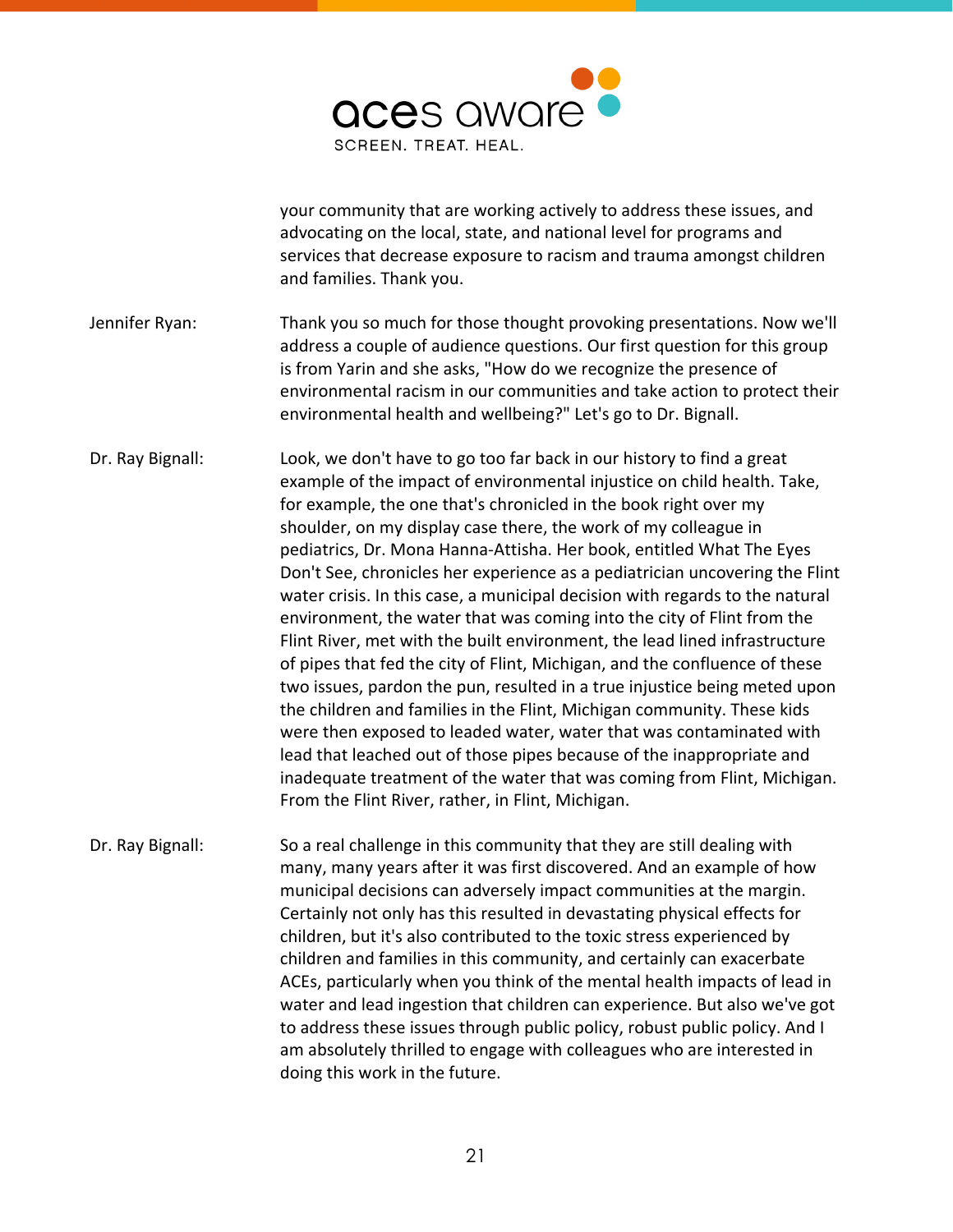

- Jennifer Ryan: Thank you for that response. Next is a question from Scott. He asks, "Are there interventions we can recommend to families to help buffer the toxic effects of racism and discrimination?" Let's go to Dr. Wade. Dr. Roy Wade: So in thinking about strategies to buffer or mitigate the impact of racism and discrimination on children, we want to harken back to the central idea that what we know is that anyone, and we know this from anecdotal and empirical research, of the importance of a consistent relationship with a consistent and caring adult in buffering or mitigating the impact of toxic stress on kids. It's the same here. Everyone has a role to play in helping kids to overcome the impact of racism and discrimination, and any adult who wants to be consistent in caring in the lives of young children who have experienced racial trauma and racial stress can help them to overcome these experiences. Dr. Roy Wade: But I also want to focus on the primary role of parents and talk about the concept of racial socialization. This is the practice by which parents help to help their kids to understand racial discrimination and to develop coping strategies to deal with those experiences as they get older and go out into the world. Studies that have looked at the impact of racial socialization have shown that when parents do an effective job of helping their kids develop these coping strategies, that as young adults and teenagers, these kids are less likely to have depression and anxiety and other symptoms that are associated with their exposure to racial discrimination and racial trauma. However, sometimes the parents' ability to provide or help their kids build these coping strategies may be impaired by their own experience of racial discrimination and trauma. Dr. Roy Wade: So as pediatric providers, we have a role to play in helping parents to build those skills that help them to talk to their kids about racial discrimination and help their kids to develop those strategies. So we should feel comfortable talking about racial discrimination and events ongoing in our community and across our nation with our children and families, and we should help parents in terms of building the awareness around how racial discrimination increases the likelihood that kids will be
	- exposed to toxic stress and support parents and their primary role in helping their kids respond to these events and develop the coping skills they need to overcome them.